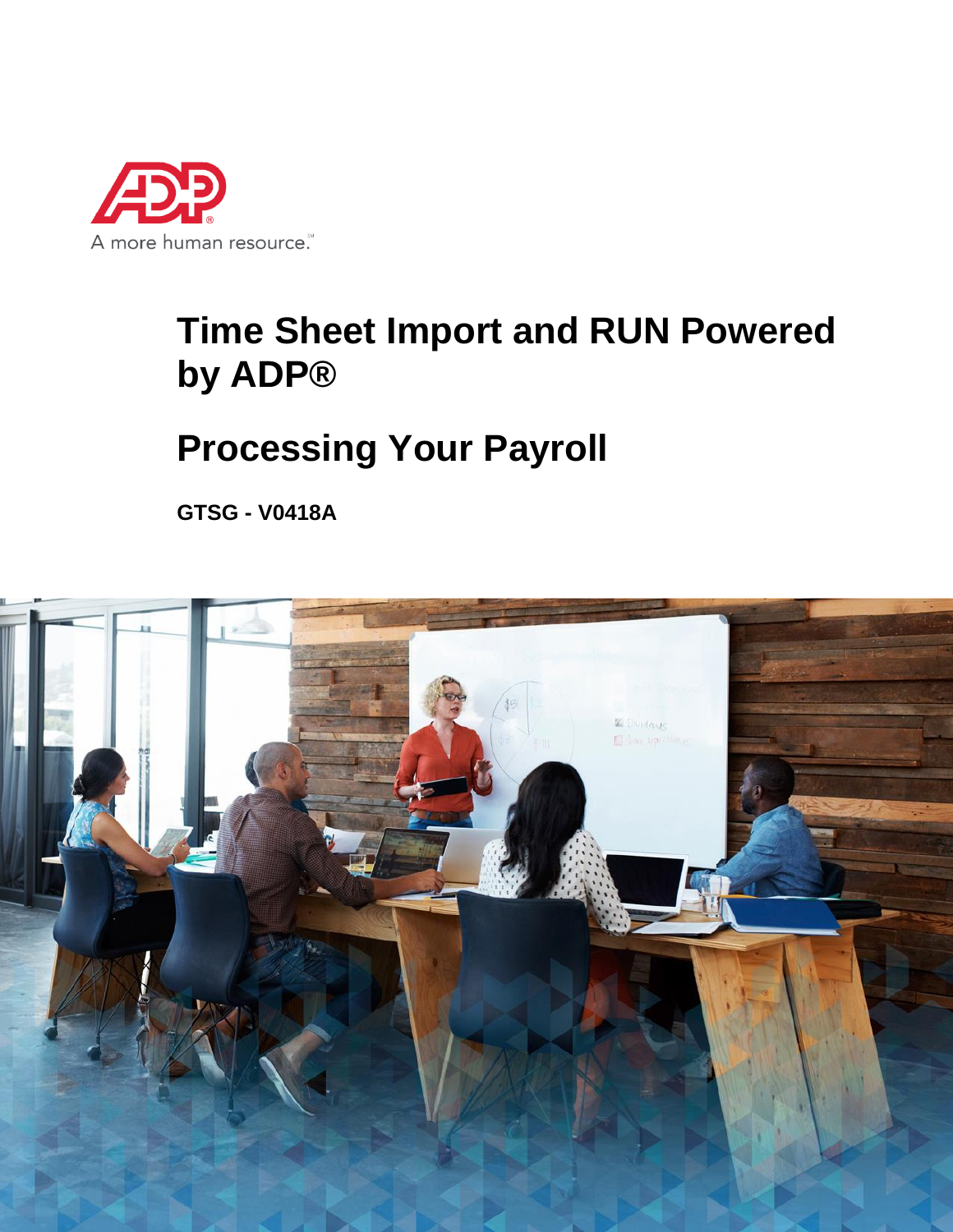#### **Trademarks**

The ADP Logo, ADP, and RUN Powered by ADP are registered trademarks of ADP, LLC.

Small Business OnLine Payroll Powered by ADP are trademarks of ADP, Inc. Adobe, Acrobat, and Reader are either registered trademarks or trademarks of Adobe Systems Incorporated in the United States and/or other countries. Android, Google Chrome browser, and Google Play are trademarks of Google, Inc. Intuit and QuickBooks are registered trademarks and/or registered service marks of Intuit Inc. or one of its subsidiaries. Microsoft, Windows, and Windows NT are registered trademarks of Microsoft Corporation. Firefox is a registered trademark of Mozilla Foundation. Sage, Sage 50 Accounting and related Sage marks are the trademarks of Sage Software, Inc. VISA is a registered trademark of Visa.

All other trademarks are the property of their respective owners.

Copyright © 2012 - 2018 ADP, LLC. ADP Proprietary and Confidential. All Rights Reserved. These materials may not be reproduced in any format without the express written permission of ADP, LLC.

ADP provides this publication "as is" without warranty of any kind, either express or implied, including, but not limited to, the implied warranties of merchantability or fitness for a particular purpose. ADP is not responsible for any technical inaccuracies or typographical errors which may be contained in this publication. Changes are periodically made to the information herein, and such changes will be incorporated in new editions of this publication. ADP may make improvements and/or changes in the product and/or the programs described in this publication at any time without notice.

GTSG - V0418A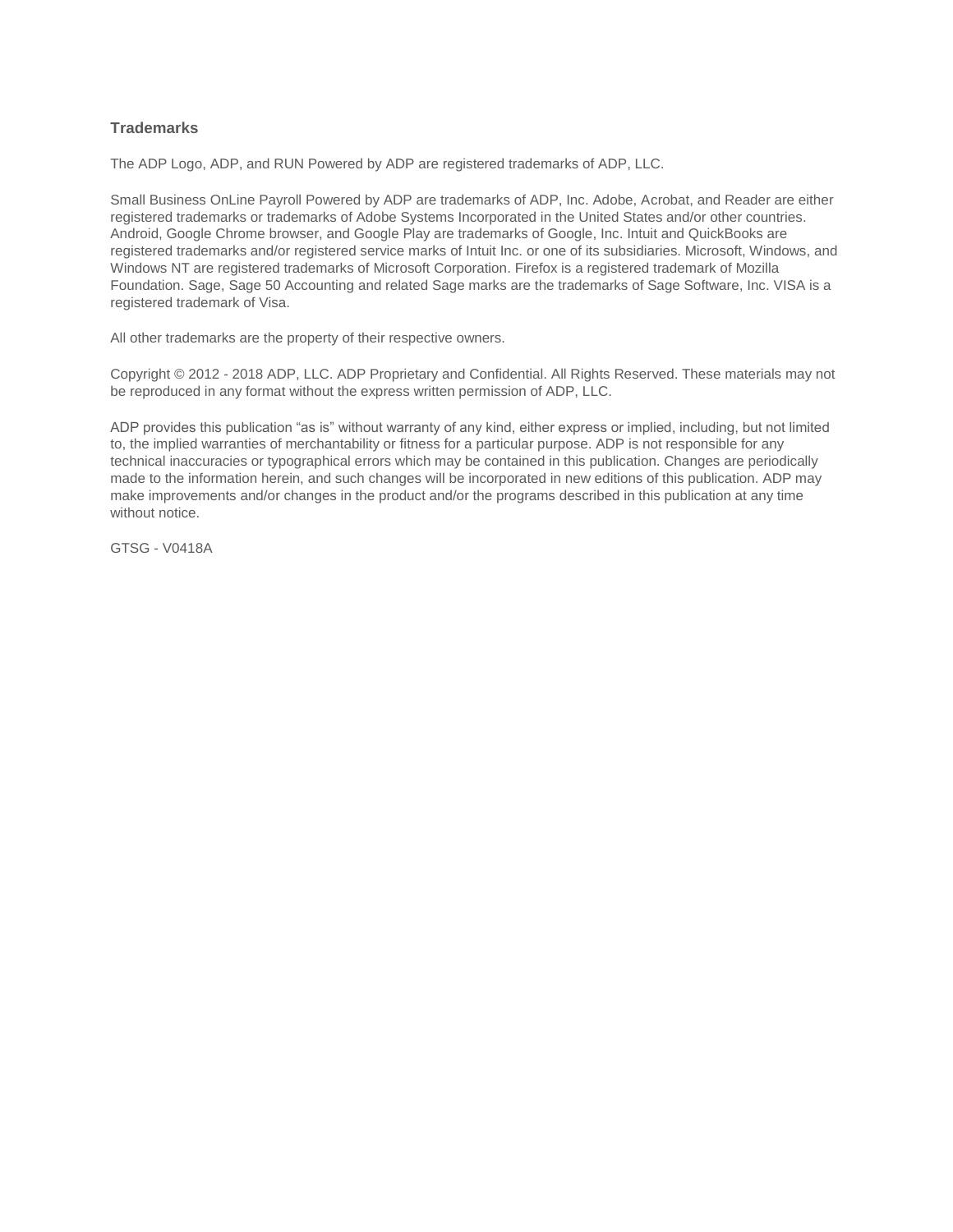# **Contents**

| Time Sheet File Record Layout Using a Payroll Assigned Identifier  5<br>Time Sheet File Record Layout Using Your Own Assigned Identifier  8 |  |
|---------------------------------------------------------------------------------------------------------------------------------------------|--|
|                                                                                                                                             |  |
|                                                                                                                                             |  |
|                                                                                                                                             |  |
|                                                                                                                                             |  |
|                                                                                                                                             |  |
|                                                                                                                                             |  |
|                                                                                                                                             |  |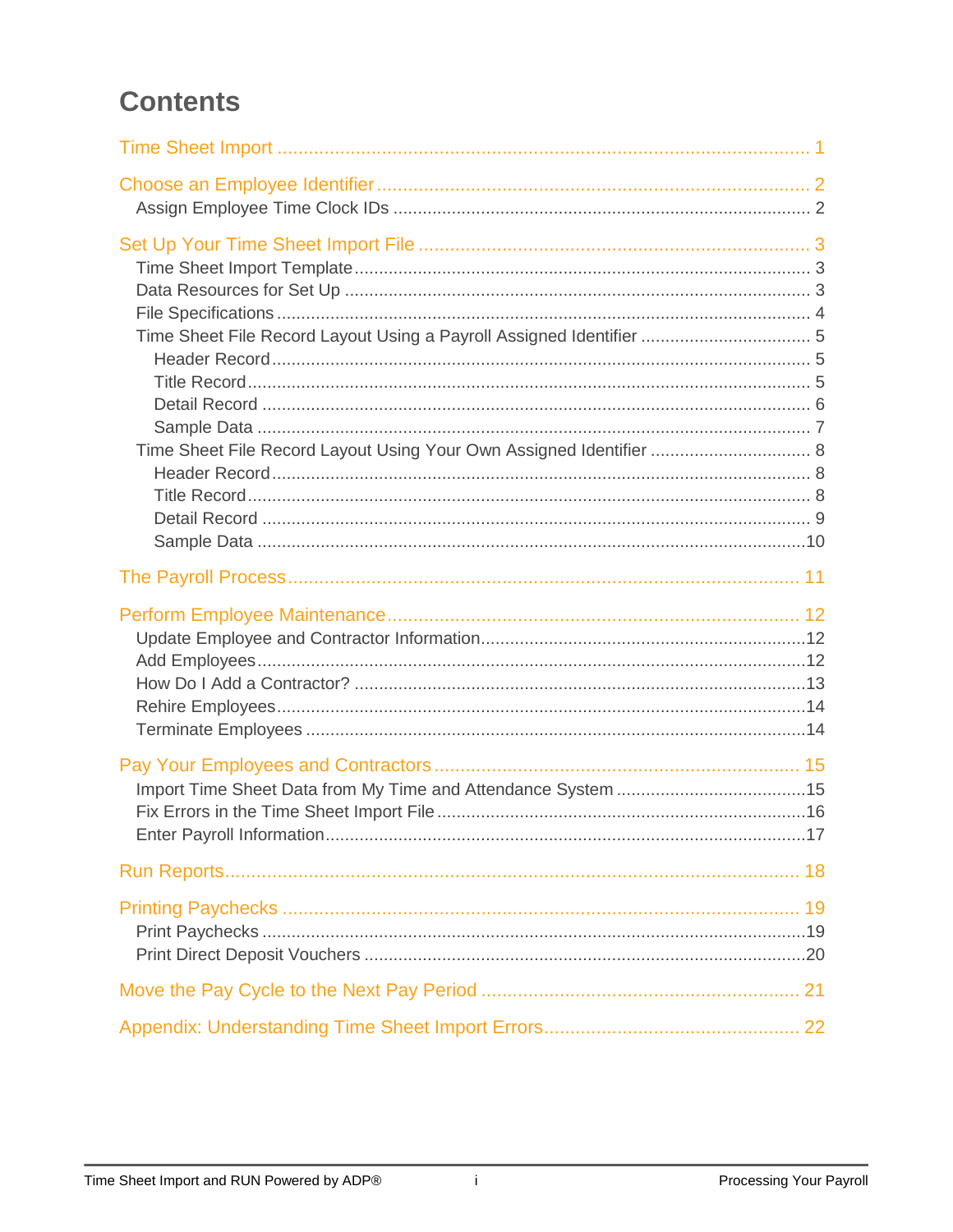# <span id="page-3-0"></span>**Time Sheet Import**

Time Sheet Import is a feature that allows you to import data from your time and attendance system into RUN Powered by ADP® each payroll, saving you valuable time and reducing the risk of data entry errors. You can include imported payroll data in both regular and special payrolls.

We have time sheet import templates as well as a guide you can use to help walk you through the process.

To use this feature, **Time Sheet Import** must be selected on the Company > Features Overview page.

For information on how to set up Time Sheet Import, contact your Payroll Service team.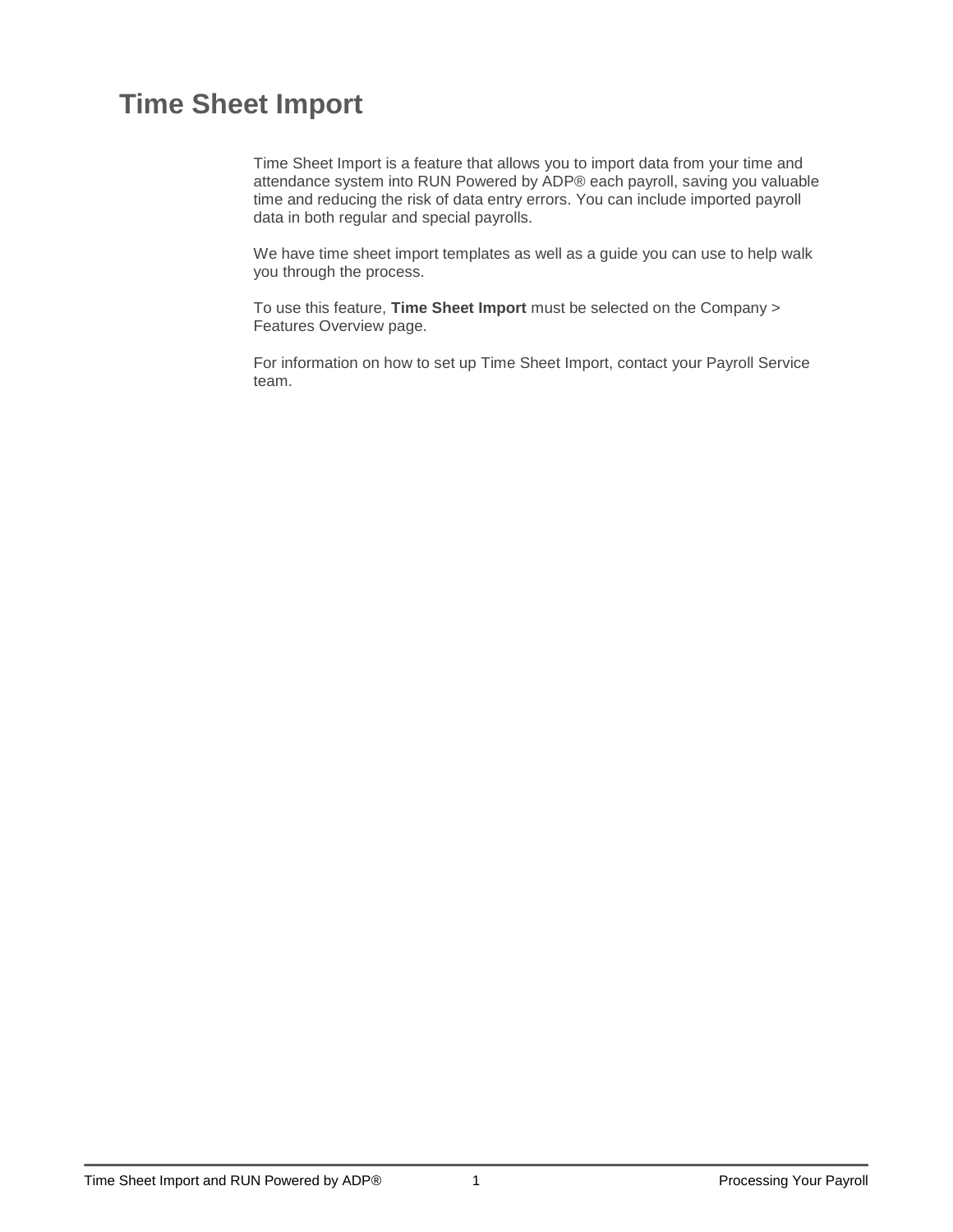# <span id="page-4-0"></span>**Choose an Employee Identifier**

When you import data from your time and attendance system into RUN Powered by ADP®, the data is mapped to the correct employee using an employee identifier. You can choose to use one of the following identifiers:

- **Employee ID**, which is assigned by the payroll application
- **Employee Time Clock** I**D**, which is assigned by your time and attendance system

If you choose the Employee Time Clock ID, you need to assign the unique ID to each employee using the Employee Time Clock ID Entry page in the payroll application.

# <span id="page-4-1"></span>Assign Employee Time Clock IDs

#### **Starting Point: Employees > Enter EE Time Clock IDs**

If you add or change the Employee Time Clock ID while an import is in progress for the employee's pay frequency, the change won't be included until the next import.

**1** Enter the employee's time clock ID in the **Clock ID** field.

The Clock ID field is displayed on both the Payroll Info page and the Employee Time Clock ID Entry page. If you enter or change the ID on one page it will be updated automatically on the other page.

**2** Click **Save**.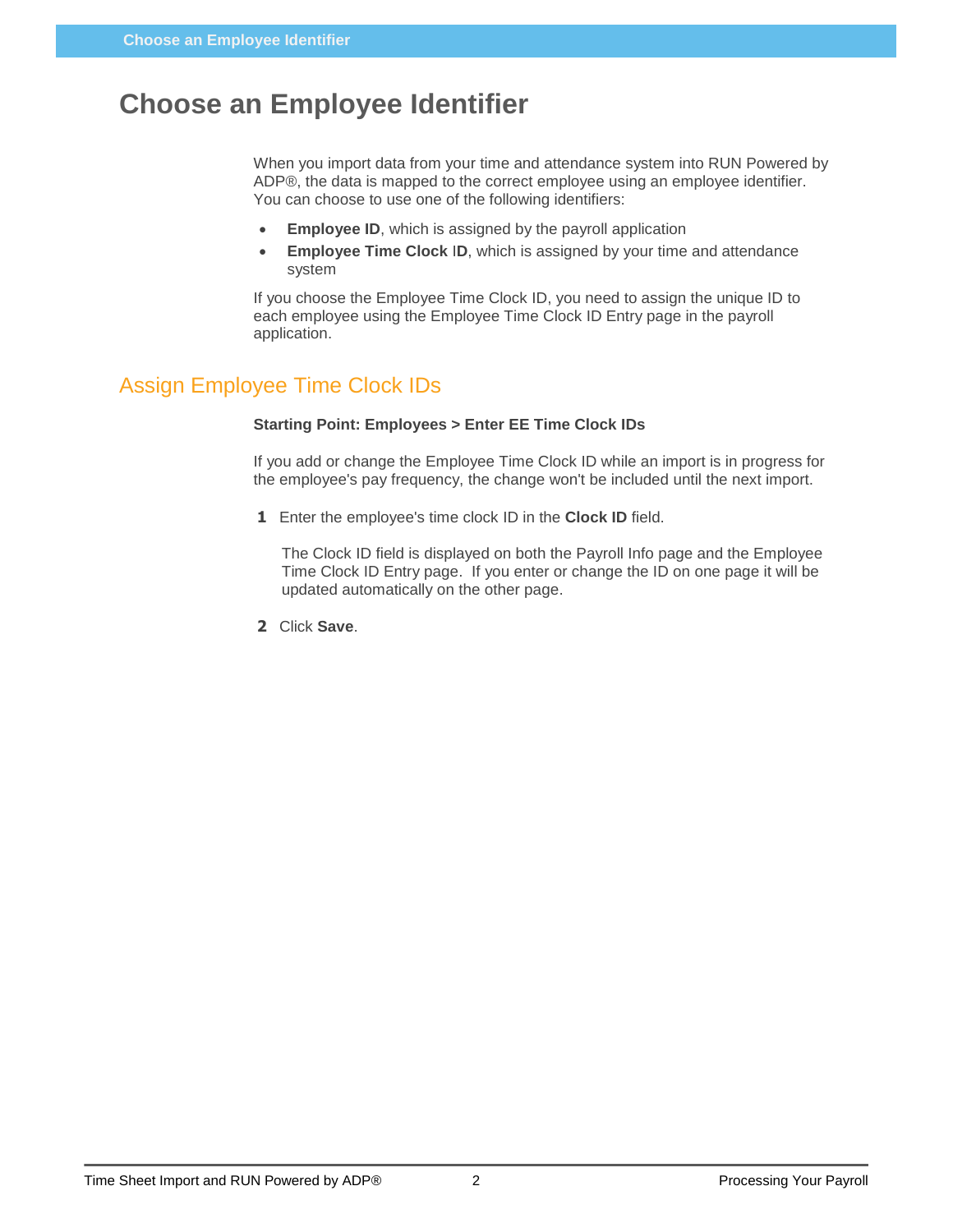# <span id="page-5-0"></span>**Set Up Your Time Sheet Import File**

Before you can import time and attendance data into the payroll application, you must configure your time and attendance system to output a properly formatted .csv file. The file specifications and record layout are included in the following sections.

# <span id="page-5-1"></span>Time Sheet Import Template

For your convenience, we have provided two .csv templates for you to customize. The template you choose is determined by the employee identifier you use:

- **Employee ID** assigned automatically by the payroll application
- **Employee Time Clock ID** assigned by your time and attendance system

You can access the templates after the feature has been activated for your company.

- **1** In the payroll application, go to **Help & Support**, and then open the **Payroll & HR** page.
- **2** Under Time Sheet Import, click the template you want to open the file.

We recommend that you include the pay frequency and pay period start and end dates in the filename, for example: Biweekly-08172013-08302013.csv

### <span id="page-5-2"></span>Data Resources for Set Up

RUN Powered by ADP® includes a number of reports that provide the data you need to set up your time sheet import file:

- **Department Numbers Report**  Lists all the departments set up for your company, if any.
- **Employee Codes Report**  Includes the employee information (such as employee code, pay frequency, and status) necessary to integrate data maintained in your time and attendance system.
- **Earnings Codes Report**  Lists all the earnings codes available in the payroll application, which can be included in the time sheet import file.

For details on how to run a report, see [Run Reports](#page-20-0) on page [18.](#page-20-0)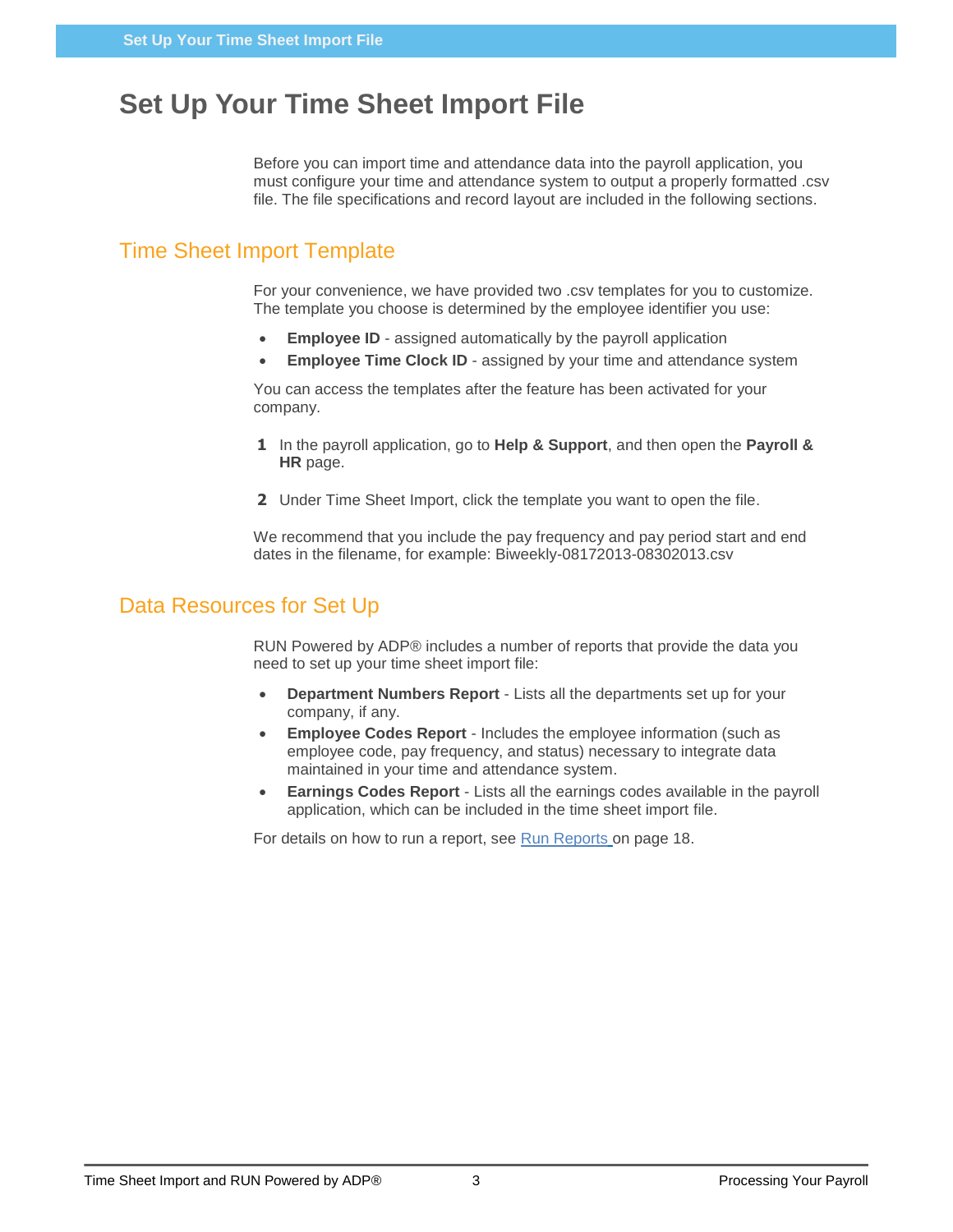# <span id="page-6-0"></span>File Specifications

The pay data file you import into the payroll application must meet the following specifications:

- The file must be in **.csv format** (comma delimited).
- The **file type must be .csv**.
- There are no specifications for the filename you use, but we recommend that you **include the pay frequency and pay period start and end dates in the filename**, for example: Biweekly-08172013-08302013.csv.
- The file can include **data for only one pay frequency**.
- The file **can include only active employees**. Employees with a status of Leave of Absence will be excluded from payroll processing. Employees with a status of Terminated before the pay period start date will also be excluded from payroll processing.
- If a number includes a decimal, you must **enter the decimal**.
- Include a **minus sign in front of negative numbers**.
- Client code (IID, or branch code+ADP Code), pay frequency, and the pay period start date and pay period end date must be the same on every row of the file.
- The file must **include rate codes only**, not rate values.
- The first row of the data file must contain a version number. The second row must contain the column heading. The third row and subsequent rows must contain time sheet data.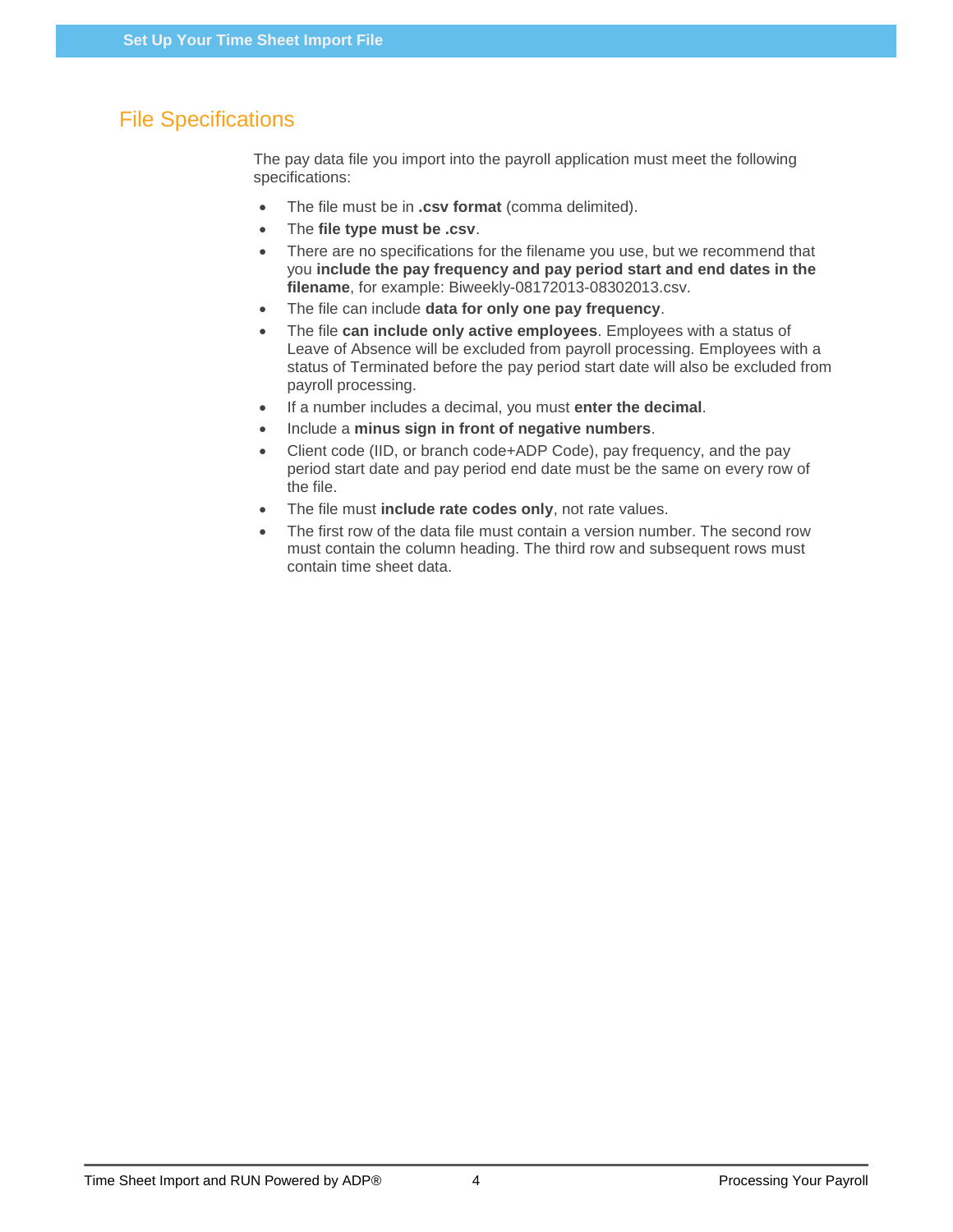# <span id="page-7-1"></span><span id="page-7-0"></span>Time Sheet File Record Layout Using a Payroll Assigned Identifier

### **Header Record**

| <b>Name</b>        | <b>Description</b>                                                                                            | <b>Example</b>          | Data Type | Length | <b>Required</b> | <b>File Position</b> |
|--------------------|---------------------------------------------------------------------------------------------------------------|-------------------------|-----------|--------|-----------------|----------------------|
| File<br>Identifier | Identifies the file<br>as a valid Time<br>Sheet Import file.<br>This row must<br>contain a version<br>number. | ##GENERIC## V1.0   Text |           | 16     |                 | Row 1<br>Field 1     |

### **Title Record**

<span id="page-7-2"></span>

| <b>Name</b>                              | <b>Description</b>  | <b>Example</b>                     | Data Type    | Length         | <b>Required</b> | <b>File Position</b>         |
|------------------------------------------|---------------------|------------------------------------|--------------|----------------|-----------------|------------------------------|
| Company<br>Code Label                    | <b>Column Title</b> | IID, or Branch<br>Code+ADP<br>Code | Alphanumeric | 15             | Y               | Row <sub>2</sub><br>Field 1  |
| Pay<br>Frequency<br>Label                | <b>Column Title</b> | Pay Frequency                      | Alphanumeric | 13             | Y               | Row <sub>2</sub><br>Field 2  |
| Pay Period<br><b>Start Date</b><br>Label | <b>Column Title</b> | Pay Period Start<br>Date           | Alphanumeric | 16             | Y               | Row <sub>2</sub><br>Field 3  |
| Pay Period<br><b>End Date</b><br>Label   | <b>Column Title</b> | Pay Period End<br>Date             | Alphanumeric | 14             | Y               | Row <sub>2</sub><br>Field 4  |
| Employee ID<br>Label                     | <b>Column Title</b> | Employee ID                        | Alphanumeric | 10             | Y               | Row <sub>2</sub><br>Field 5  |
| Earnings<br>Code Label                   | <b>Column Title</b> | Earnings Code                      | Alphanumeric | 13             | Y               | Row <sub>2</sub><br>Field 6  |
| <b>Hours Label</b>                       | <b>Column Title</b> | Pay Hours                          | Alphanumeric | 9              | Y               | Row <sub>2</sub><br>Field 7  |
| <b>Dollars Label</b>                     | Column Title        | <b>Dollars</b>                     | Alphanumeric | $\overline{7}$ | Y               | Row <sub>2</sub><br>Field 8  |
| Separate<br><b>Check Label</b>           | <b>Column Title</b> | Separate Check                     | Alphanumeric | 14             | Y               | Row <sub>2</sub><br>Field 9  |
| Worked In<br>Dept Label                  | <b>Column Title</b> | Worked In Dept                     | Alphanumeric | 17             | Y               | Row <sub>2</sub><br>Field 10 |
| Rate Code<br>Label                       | <b>Column Title</b> | Rate Code                          | Alphanumeric | $\mathsf g$    | Y               | Row <sub>2</sub><br>Field 11 |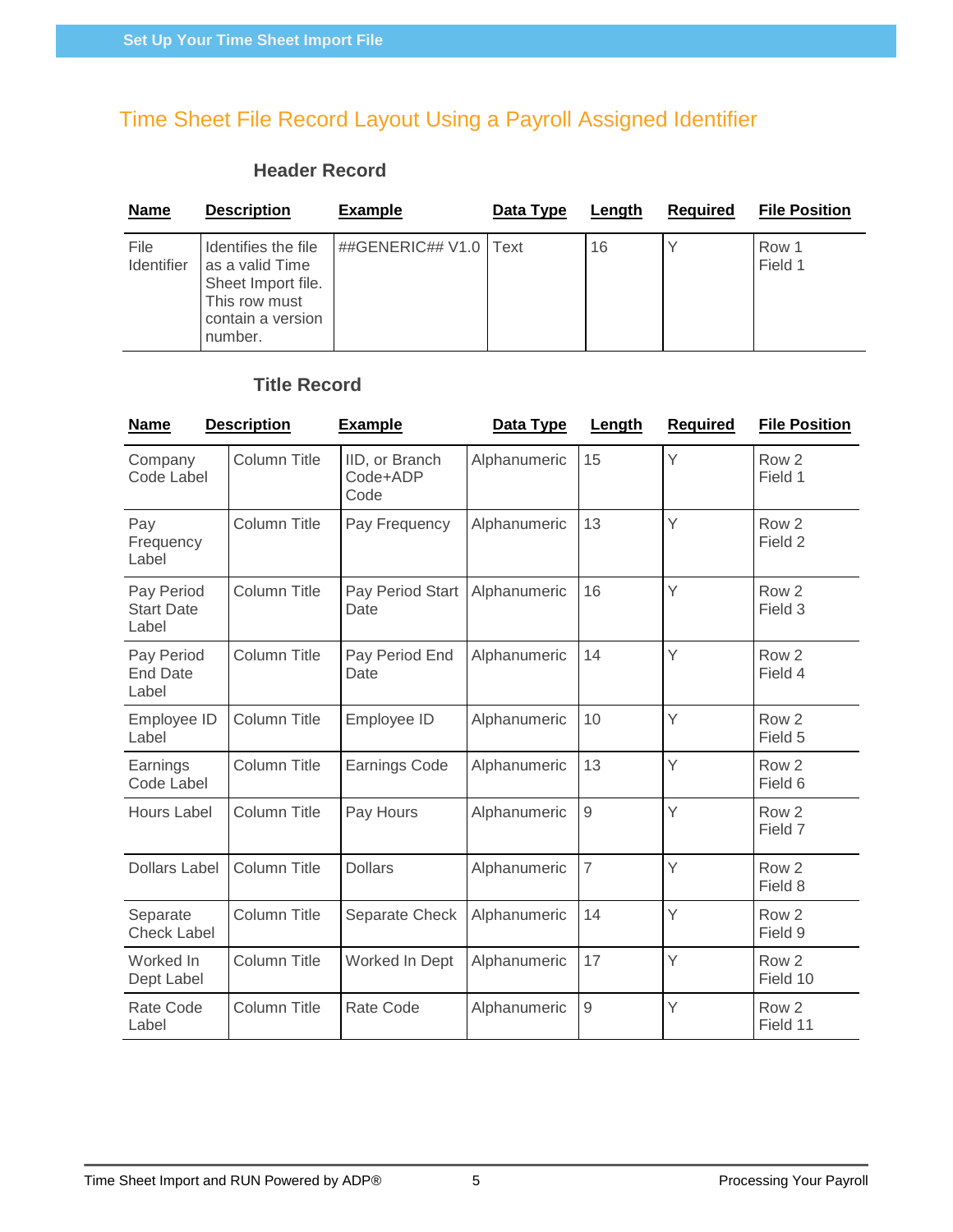## **Detail Record**

<span id="page-8-0"></span>

| <b>Name</b>                | <b>Description</b>                                                                                                | <b>Example</b> |                      | Data Type   | Length         | <b>Required</b> | <b>File Position</b>                                                                                                                                                             |
|----------------------------|-------------------------------------------------------------------------------------------------------------------|----------------|----------------------|-------------|----------------|-----------------|----------------------------------------------------------------------------------------------------------------------------------------------------------------------------------|
| Company<br>Code            | A unique code<br>used to identify the<br>client.                                                                  |                | RFCAV or<br>20026487 | <b>Text</b> | 10             | Y               |                                                                                                                                                                                  |
| Pay<br>Frequency           | Pay frequency for<br>the employees<br>included in the file.<br>The file can include<br>only one pay<br>frequency. |                | W                    | <b>Text</b> | 10             | Y               | $B = B$ iweekly<br>$W = Weekly$<br>$S =$ Semimonthly<br>$M =$ Monthly<br>$Q =$ Quarterly                                                                                         |
| Pay Period<br><b>Start</b> | The first date of the<br>pay period included<br>in the file.                                                      |                | 02/14/2012           | Date        | 10             | Y               |                                                                                                                                                                                  |
| Pay Period<br>End          | The end date of the<br>pay period included<br>in the file.                                                        |                | 02/18/2012           | Date        | 10             | Y               |                                                                                                                                                                                  |
| Employee ID                | A unique code,<br>assigned by the<br>payroll application,<br>used to identify the<br>employee.                    |                | $\overline{2}$       | <b>Text</b> | 15             | Y               |                                                                                                                                                                                  |
| Earnings<br>Code           | Earnings code<br>associate with<br>hours on record.                                                               |                | <b>REG</b>           | <b>Text</b> | 10             | Y               | * See the<br><b>Earnings Codes</b><br>report                                                                                                                                     |
| Pay Hours                  | Total hours worked<br>in pay period for<br>earnings code.                                                         |                | 80.00                | Numeric     | [11.2]         | $\mathsf{N}$    |                                                                                                                                                                                  |
| <b>Dollars</b>             | Total dollars paid in<br>the pay period for<br>earnings code.                                                     |                | 2000.00              | Numeric     | [11.2]         | $\mathsf{N}$    |                                                                                                                                                                                  |
| Separate<br>Check          | Separate check<br>value.                                                                                          |                | $\mathbf 0$          | Numeric     | $\overline{2}$ | Y               | $0 - 9$                                                                                                                                                                          |
| Worked<br>Department       | Department where<br>employee worked.<br>Applicable only if<br>departments are<br>set up for company.              |                |                      | Numeric     | 6              | N               | * See the<br>Department<br>Numbers report                                                                                                                                        |
| Rate Code                  | Pay rate that<br>should be applied<br>to the hours<br>worked.                                                     |                | <b>BASE</b>          | <b>Text</b> | 10             | Y               | <b>BASE: First pay</b><br>rate defined for<br>hourly employee<br>RATE_2: Second<br>pay rate defined<br>for hourly<br>employee<br>RATE_3: Third<br>pay rate defined<br>for hourly |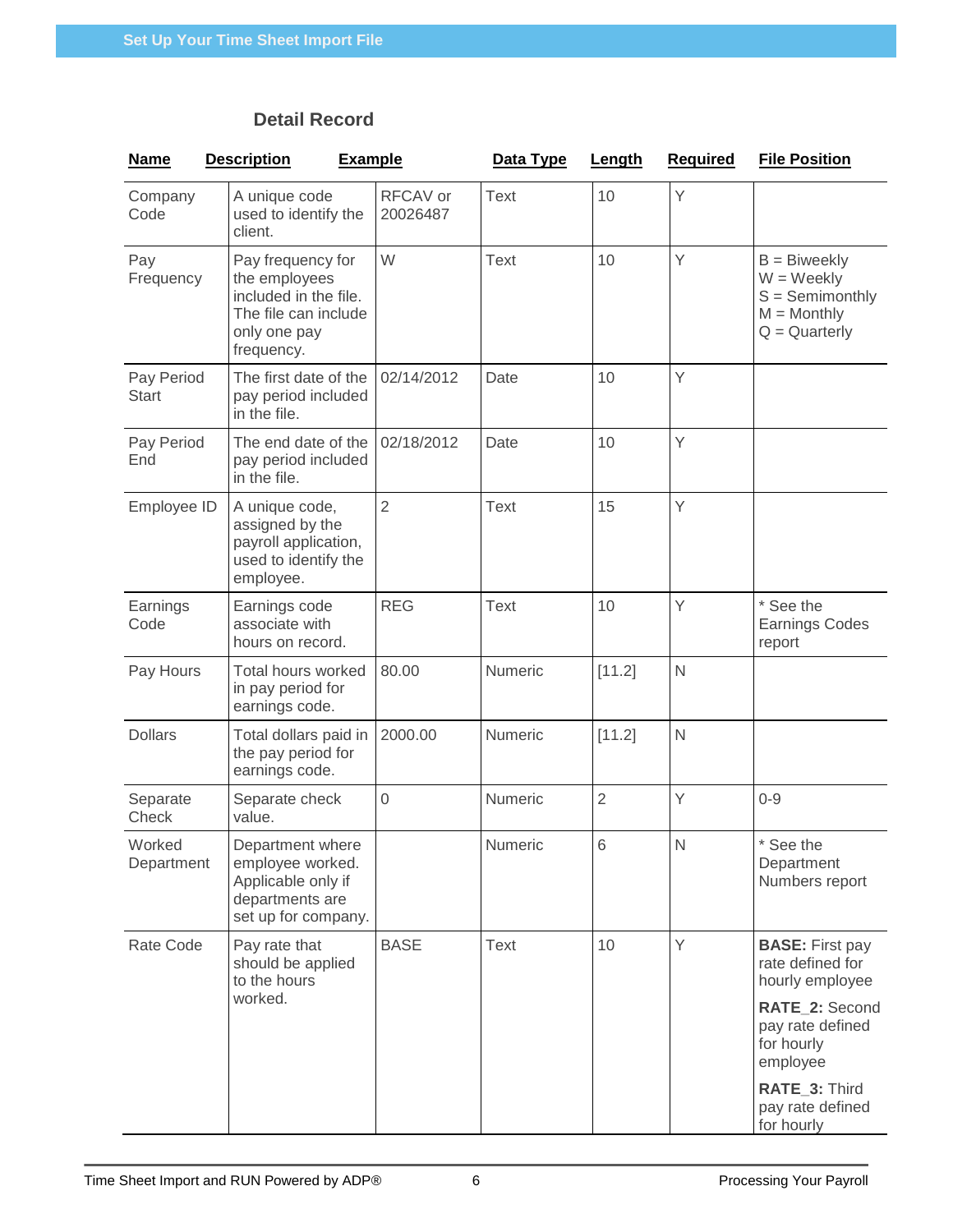|  |  |  | employee                                                                |
|--|--|--|-------------------------------------------------------------------------|
|  |  |  | RATE_4: Fourth<br>pay rate defined<br>for hourly<br>employee            |
|  |  |  | RATE_5: Fifth<br>pay rate defined<br>for hourly<br>employee             |
|  |  |  | HRLY4SLRY1:<br>First hourly rate<br>defined for<br>salaried<br>employee |

<span id="page-9-0"></span>\* For more information about these reports, see [Data Resources for Set Up](#page-5-2) on page [3.](#page-5-2)

#### **Sample Data**

Company code ABC must create a time sheet import file to pay two employees for the bi-weekly pay period starting on April 17, 2013.

Pay details for employee 001

- Payroll check, Department 100, 40 regular hours, \$2000 bi-weekly salary amount
- Payroll check, Department 100, 4 overtime hours
- Payroll check, Department 100, 40 vacation hours

Pay details for employee 002

- Payroll check, Department 200, 80 regular hours, \$2000 bi-weekly salary amount
- Separate check, Department 200, \$2000 bonus amount

Here is an example of company code ABC's time sheet import file, including the header, title, and detail rows:

```
##GENERIC## V1.0
Branch Code/ADP Code, Pay Frequency, Pay Period Start Date, Pay period End Date, Employee Id,
R1ABC, B, 08/17/2013, 08/30/2013, 001, REG, 40.00, 2000.00, 0, 100, BASE
R1ABC, B, 08/17/2013, 08/30/2013, 001, OVT, 4, , 0, 100, BASE
R1ABC, B, 08/17/2013, 08/30/2013, 001, VAC, 40.00, 2000.00, 0, 100, BASE
R1ABC, B, 08/17/2013, 08/30/2013, 002, REG, 80.00, , 0, 200, BASE
R1ABC, B, 08/17/2013, 08/30/2013, 002, BON, , 2000.00, 1, 200, BASE
```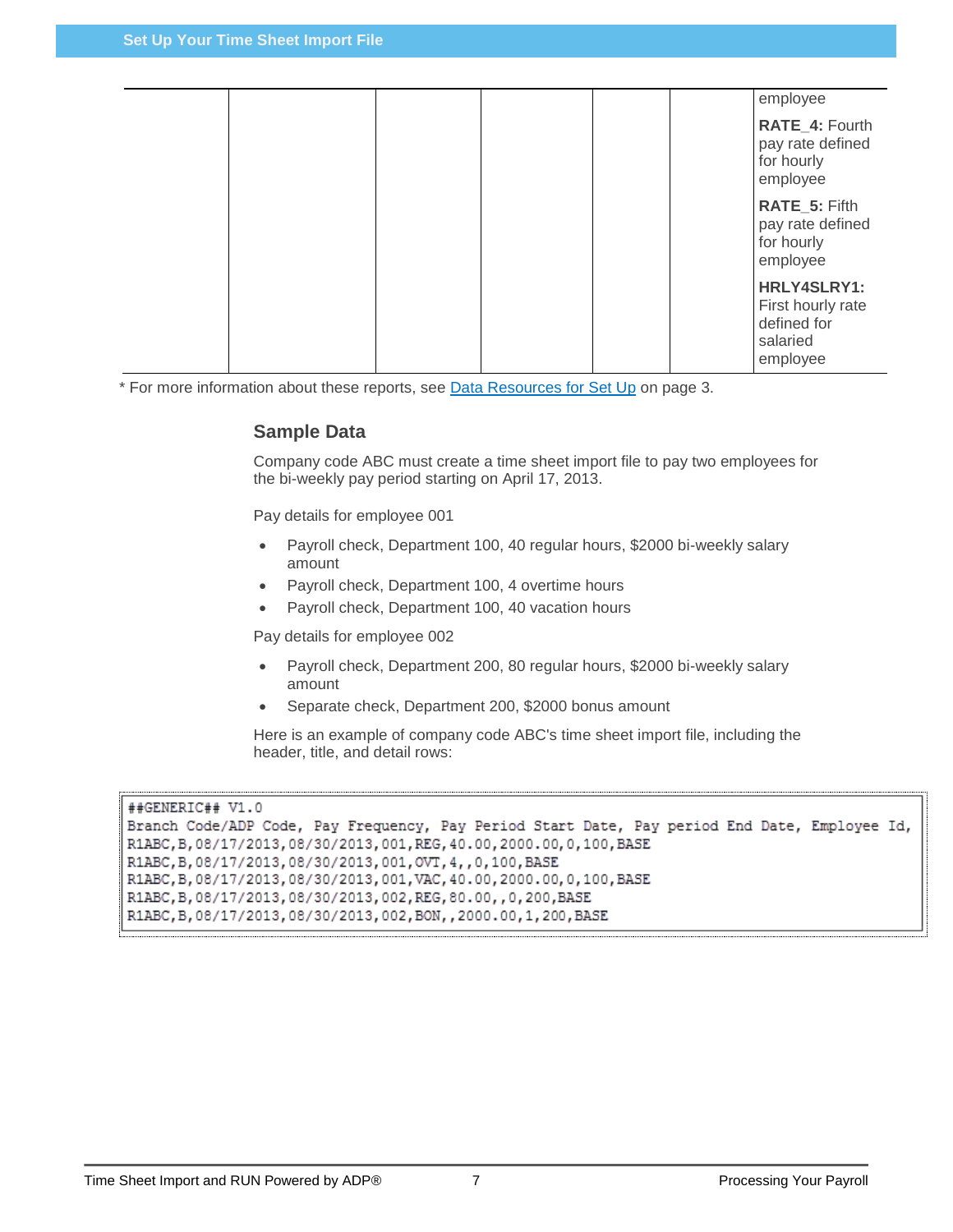# <span id="page-10-1"></span><span id="page-10-0"></span>Time Sheet File Record Layout Using Your Own Assigned Identifier

### **Header Record**

| <b>Name</b>        | <b>Description</b>                                                                                            | Example                 | Data Type | Lenath | <b>Required</b> | <b>File Position</b> |
|--------------------|---------------------------------------------------------------------------------------------------------------|-------------------------|-----------|--------|-----------------|----------------------|
| File<br>Identifier | Identifies the file<br>as a valid Time<br>Sheet Import file.<br>This row must<br>contain a version<br>number. | ##GENERIC## V1.0   Text |           | 16     |                 | Row 1<br>Field 1     |

### **Title Record**

<span id="page-10-2"></span>

| <b>Name</b>                                      | <b>Description</b>  | <b>Example</b>                     | Data Type    | Length         | <b>Required</b> | <b>File Position</b>         |
|--------------------------------------------------|---------------------|------------------------------------|--------------|----------------|-----------------|------------------------------|
| Company<br>Code Label                            | Column Title        | IID, or Branch<br>Code+ADP<br>Code | Alphanumeric | 15             | Y               | Row <sub>2</sub><br>Field 1  |
| Pay<br>Frequency<br>Label                        | <b>Column Title</b> | Pay Frequency                      | Alphanumeric | 13             | Y               | Row <sub>2</sub><br>Field 2  |
| Pay Period<br><b>Start Date</b><br>Label         | <b>Column Title</b> | Pay Period Start<br>Date           | Alphanumeric | 16             | Y               | Row <sub>2</sub><br>Field 3  |
| Pay Period<br><b>End Date</b><br>Label           | <b>Column Title</b> | Pay Period End<br>Date             | Alphanumeric | 14             | Y               | Row <sub>2</sub><br>Field 4  |
| Employee<br><b>Time Clock</b><br><b>ID Label</b> | Column Title        | <b>Employee Time</b><br>Clock ID   | Alphanumeric | 22             | Y               | Row <sub>2</sub><br>Field 5  |
| Earnings<br>Code Label                           | Column Title        | Earnings Code                      | Alphanumeric | 13             | Y               | Row <sub>2</sub><br>Field 6  |
| <b>Hours Label</b>                               | <b>Column Title</b> | Pay Hours                          | Alphanumeric | $\mathsf g$    | Ÿ               | Row <sub>2</sub><br>Field 7  |
| <b>Dollars Label</b>                             | <b>Column Title</b> | <b>Dollars</b>                     | Alphanumeric | $\overline{7}$ | Y               | Row <sub>2</sub><br>Field 8  |
| Separate<br><b>Check Label</b>                   | <b>Column Title</b> | Separate Check                     | Alphanumeric | 14             | Y               | Row <sub>2</sub><br>Field 9  |
| Worked In<br>Dept Label                          | <b>Column Title</b> | Worked In Dept                     | Alphanumeric | 17             | Y               | Row <sub>2</sub><br>Field 10 |
| Rate Code<br>Label                               | <b>Column Title</b> | Rate Code                          | Alphanumeric | $\overline{9}$ | Y               | Row <sub>2</sub><br>Field 11 |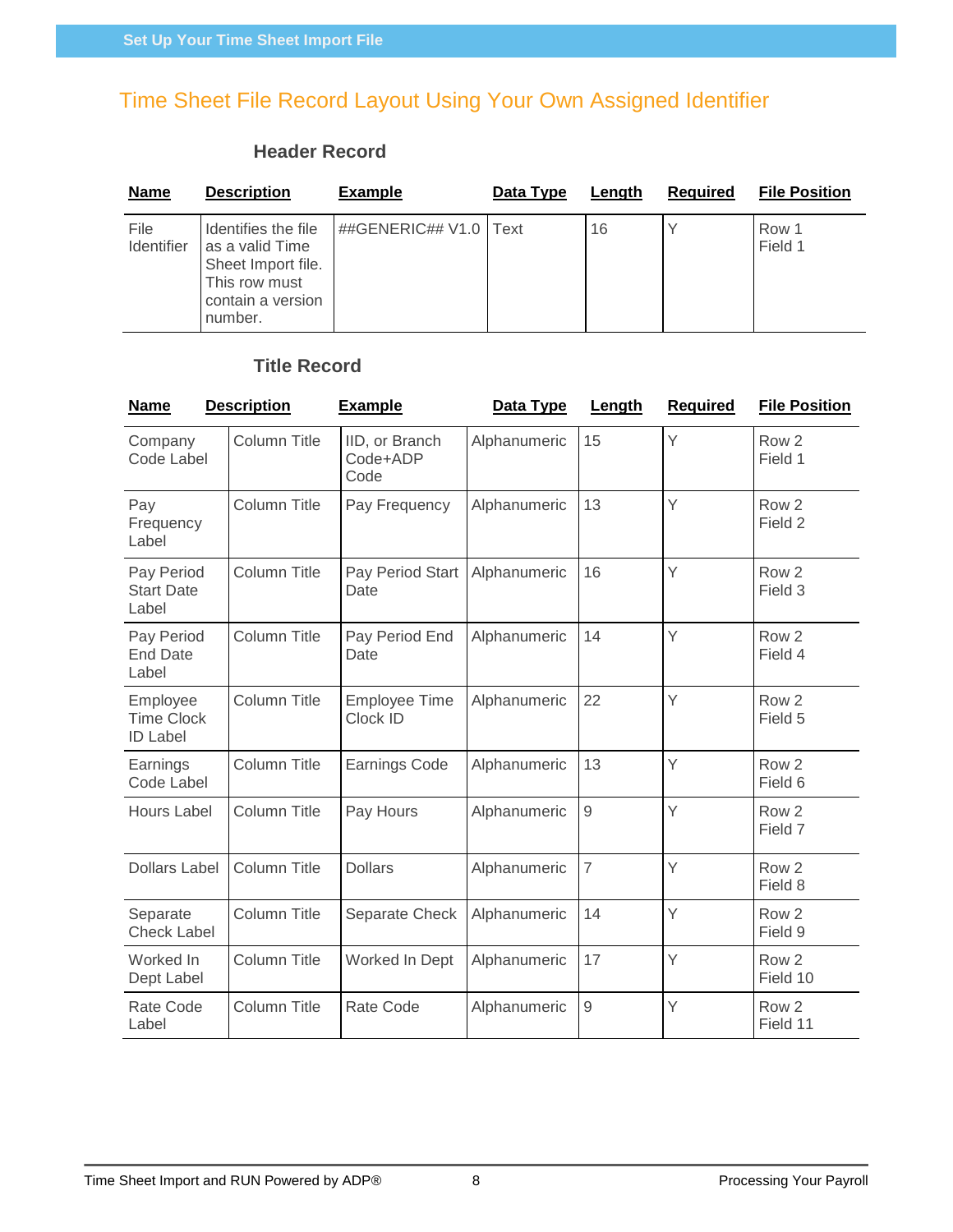## **Detail Record**

<span id="page-11-0"></span>

| <b>Name</b>                         | <b>Description</b>                                                                                                | <b>Example</b> |                      | Data Type   | Length         | <b>Required</b> | <b>File Position</b>                                                                                                          |
|-------------------------------------|-------------------------------------------------------------------------------------------------------------------|----------------|----------------------|-------------|----------------|-----------------|-------------------------------------------------------------------------------------------------------------------------------|
| Company<br>Code                     | A unique code<br>used to identify the<br>client.                                                                  |                | RFCAV or<br>20026487 | <b>Text</b> | 10             | Y               |                                                                                                                               |
| Pa<br>Frequency                     | Pay frequency for<br>the employees<br>included in the file.<br>The file can include<br>only one pay<br>frequency. |                | W                    | <b>Text</b> | 10             | Y               | $B = B$ iweekly<br>$W = Weekly$<br>$S =$ Semimonthly<br>$M =$ Monthly<br>$Q =$ Quarterly                                      |
| Pay Period<br><b>Start</b>          | The first date of the<br>pay period included<br>in the file.                                                      |                | 02/14/2012           | Date        | 10             | Y               |                                                                                                                               |
| Pay Period<br>End                   | The end date of the<br>pay period included<br>in the file.                                                        |                | 02/18/2012           | Date        | 10             | Y               |                                                                                                                               |
| Employee<br><b>Time Clock</b><br>ID | A unique code,<br>assigned by your<br>time and<br>attendance system,<br>used to identify the<br>employee.         |                | JSmith1              | <b>Text</b> | 15             | Y               |                                                                                                                               |
| Earnings<br>Code                    | Earnings code<br>associate with<br>hours on record.                                                               |                | <b>REG</b>           | Text        | 10             | Y               | * See the<br><b>Earnings Codes</b><br>report                                                                                  |
| Pay Hours                           | Total hours worked<br>in pay period for<br>earnings code.                                                         |                | 80.00                | Numeric     | [11.2]         | N               |                                                                                                                               |
| <b>Dollars</b>                      | Total dollars paid in<br>the pay period for<br>earnings code.                                                     |                | 2000.00              | Numeric     | [11.2]         | N               |                                                                                                                               |
| Separate<br>Check                   | Separate check<br>value.                                                                                          |                | $\mathbf 0$          | Numeric     | $\overline{2}$ | Y               | $0 - 9$                                                                                                                       |
| Worked<br>Department                | Department where<br>employee worked.<br>Applicable only if<br>departments are<br>set up for company.              |                |                      | Numeric     | 6              | N               | * See the<br>Department<br>Numbers report                                                                                     |
| Rate Code                           | Pay rate that<br>should be applied<br>to the hours<br>worked.                                                     |                | <b>BASE</b>          | <b>Text</b> | 10             | Y               | <b>BASE: First pay</b><br>rate defined for<br>hourly employee<br>RATE_2: Second<br>pay rate defined<br>for hourly<br>employee |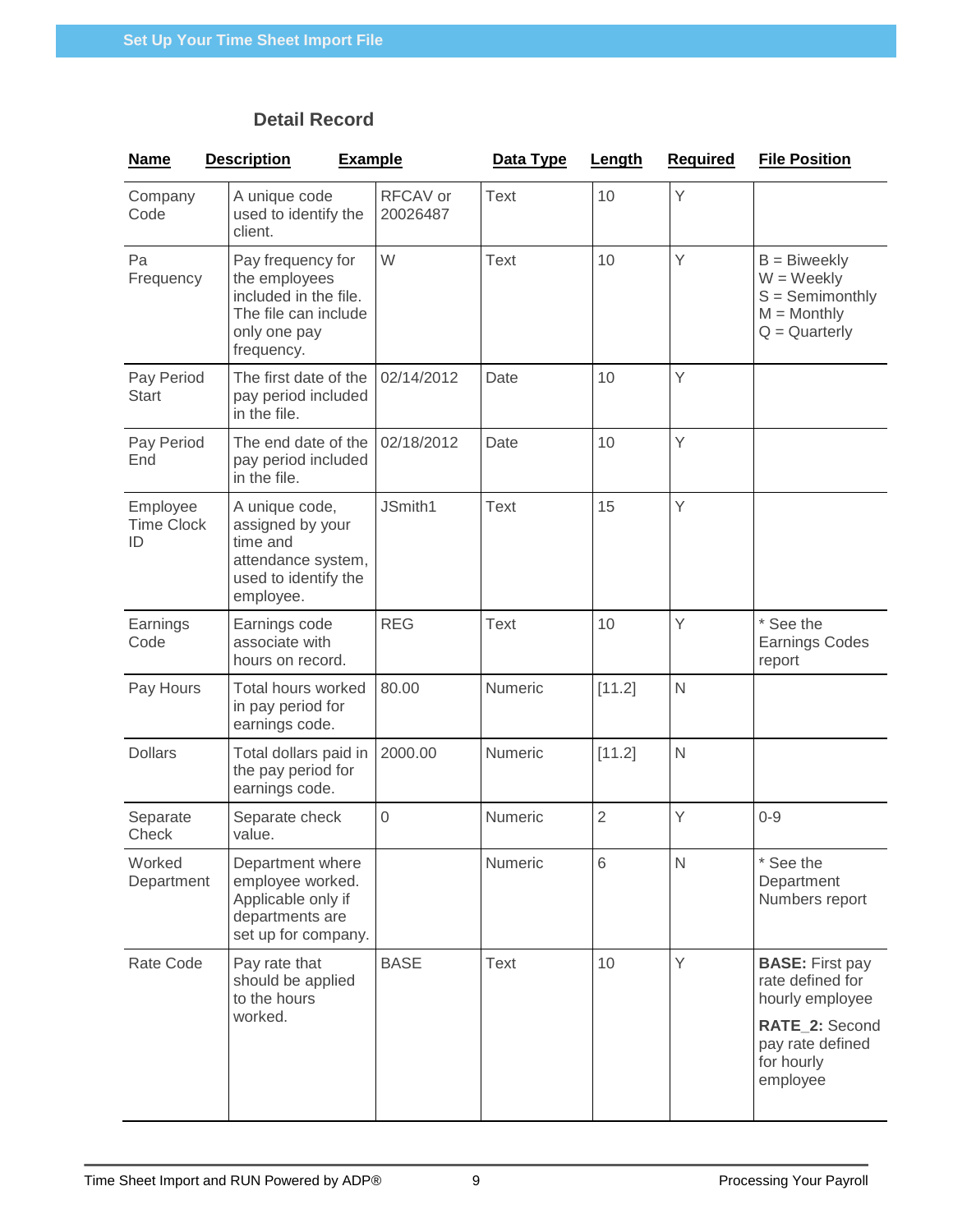|  |  |  | RATE_3: Third<br>pay rate defined<br>for hourly<br>employee             |
|--|--|--|-------------------------------------------------------------------------|
|  |  |  | RATE_4: Fourth<br>pay rate defined<br>for hourly<br>employee            |
|  |  |  | RATE_5: Fifth<br>pay rate defined<br>for hourly<br>employee             |
|  |  |  | HRLY4SLRY1:<br>First hourly rate<br>defined for<br>salaried<br>employee |

<span id="page-12-0"></span>\* For more information about these reports, see [Data Resources for Set Up](#page-5-2) on page [3.](#page-5-2)

#### **Sample Data**

Company code ABC must create a time sheet import file to pay two employees for the bi-weekly pay period starting on April 17, 2013.

Pay details for employee RSmith1

- Payroll check, Department 100, 40 regular hours, \$2000 bi-weekly salary amount
- Payroll check, Department 100, 4 overtime hours
- Payroll check, Department 100, 40 vacation hours

Pay details for employee JPatel1

- Payroll check, Department 200, 80 regular hours, \$2000 bi-weekly salary amount
- Separate check, Department 200, \$2000 bonus amount

Here is an example of company code ABC's time sheet import file, including the header, title, and detail rows:

```
##GENERIC## V1.0
```

```
Branch Code/ADP Code, Pay Frequency, Pay Period Start Date, Pay period End Date, Employee Time Cl
R1ABC, B, 08/17/2013, 08/30/2013, RSmith1, REG, 40.00, 2000.00, 0, 100, BASE
R1ABC, B, 08/17/2013, 08/30/2013, RSmith1, OVT, 4, , 0, 100, BASE
R1ABC, B, 08/17/2013, 08/30/2013, RSmith1, VAC, 40.00, 2000.00, 0, 100, BASE
R1ABC, B, 08/17/2013, 08/30/2013, JPatel1, REG, 80.00, , 0, 200, BASE
R1ABC, B, 08/17/2013, 08/30/2013, JPatel1, BON, , 2000.00, 1, 200, BASE
```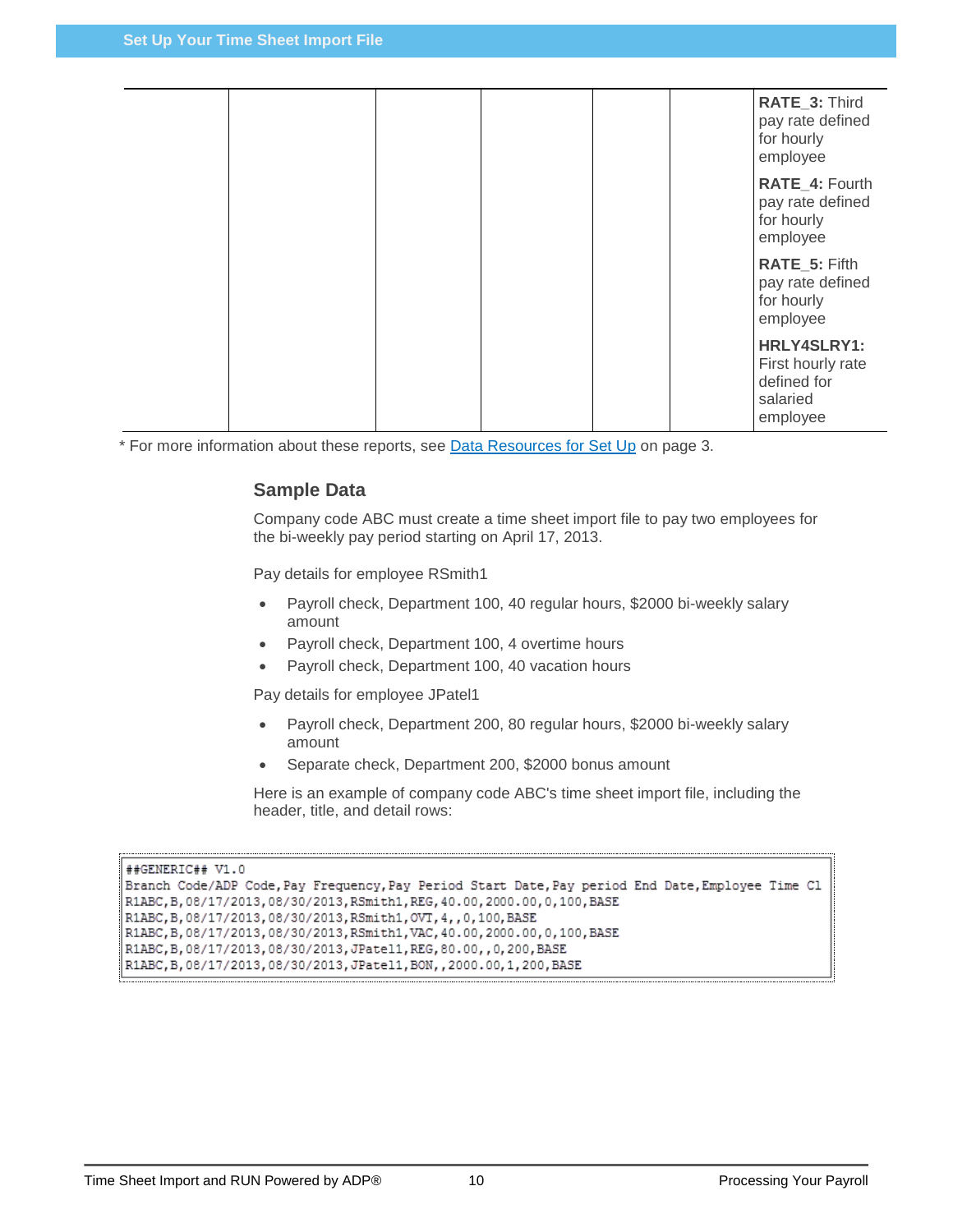# <span id="page-13-0"></span>**The Payroll Process**

The following diagram provides an overview of the steps you will take to pay your employees with the payroll application using data imported from your time and attendance system.

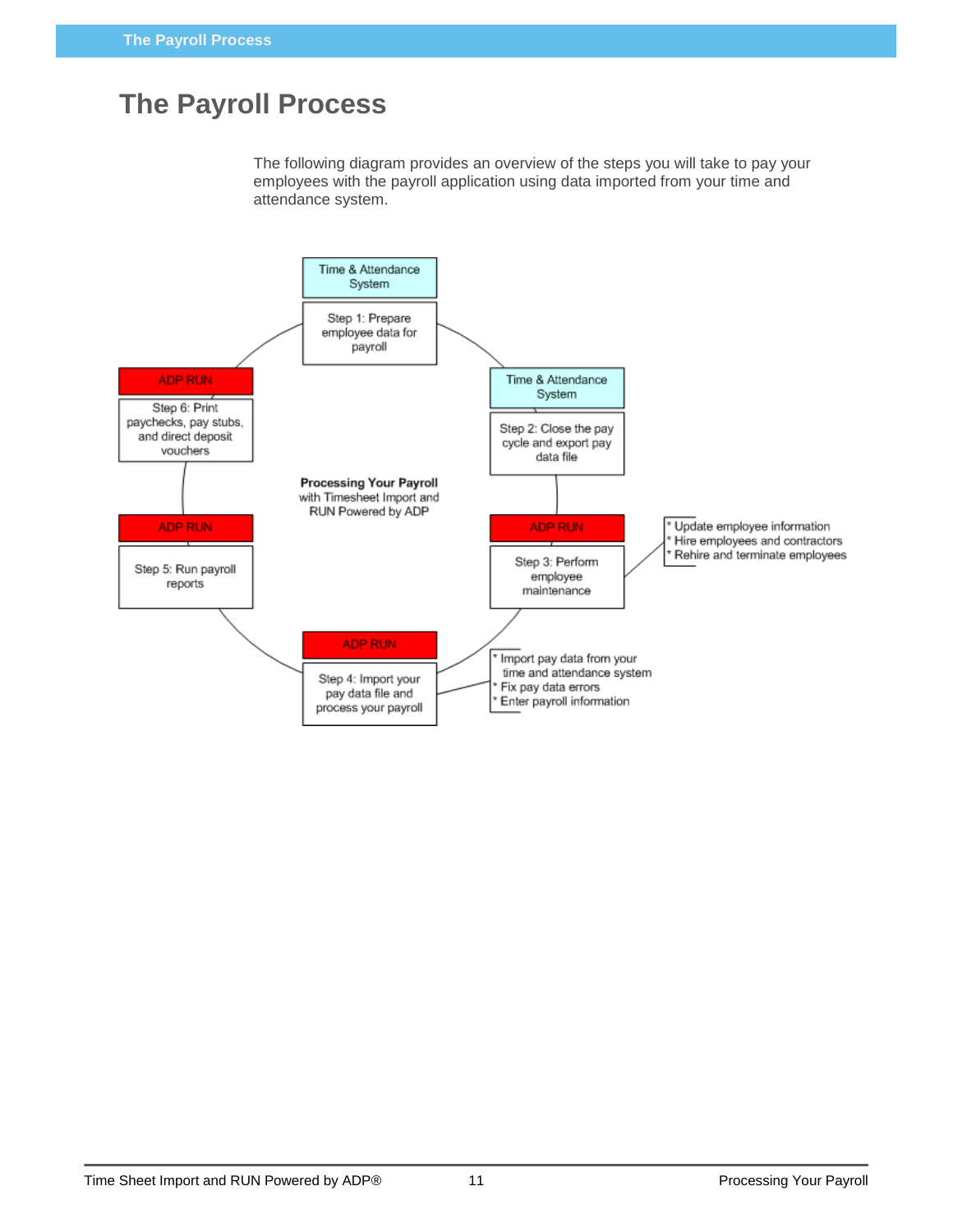# <span id="page-14-0"></span>**Perform Employee Maintenance**

Before you process your payroll, you must update any employee information in the payroll application that has changed since the last payroll.

### <span id="page-14-1"></span>Update Employee and Contractor Information

To ensure that paychecks are accurate, make sure you update information for all employees and contractors before you process the payroll. For example, if an employee moves from one jurisdiction to another, the taxation rules for that new jurisdiction may impact the employee's paycheck. It's easier to change the jurisdiction before you process the payroll instead of tracking down and correcting any errors later. You should also complete the New Hire Wizard for any new employees or contractors that you want to include in the payroll.

## <span id="page-14-2"></span>Add Employees

The New Hire Wizard guides you through each of the pages that you need to complete to set up your employees successfully. For help on a particular field or

page, click  $\bullet$ . The Help window includes help for the current page. To search for additional help, click the **Search** tab.

#### **Starting Point: Employees > Add Employee**

The steps to add the employee are displayed across the top of the page. The highlighted step shows you where you are in the process.

- **1** On each page, complete each of the required fields, and any additional fields as necessary for the employee.
- **2** When you complete a page, click **Next** to go to the next page.

**Tip**: If you need to take a break, click **Finish Later** in the bottom-right corner of the page. When you are ready to continue hiring the employee, click the next task in the **To Do** section on the Payroll Home page. The New Hire Wizard opens on the page where you left off.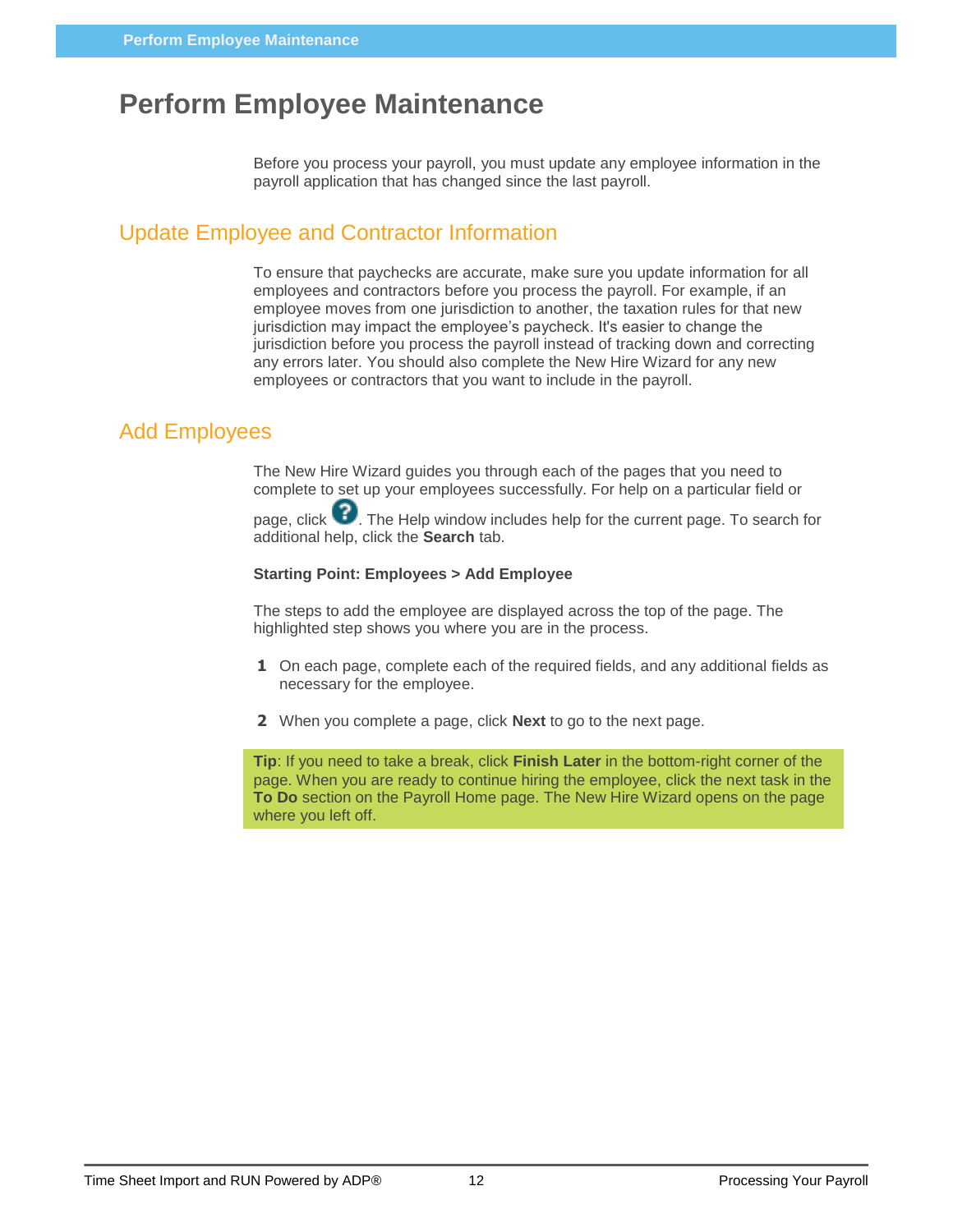### <span id="page-15-0"></span>How Do I Add a Contractor?

Before You Begin: This procedure describes how to add a contractor after you set up your company and employees and begin processing payrolls. If you are setting up the payroll application and have not yet set up your contractors, search for **Setting Up Employees and Contractors** in the online help.

The New Hire Wizard guides you through each of the pages that you need to complete to set up your contractors successfully. If you need help on a field,

click  $\bullet$ . The Help window includes help for the current page. To search for additional help, click the **Search** tab.

#### **Starting Point: Employees > Add Contractor**

The steps to add the contractor are displayed across the top of the page. The highlighted step shows you where you are in the process.

- **1** On each page, complete each of the required fields, and any additional fields as necessary for the contractor.
- **2** When you complete a page, click Next to go to the next page.

**Tip**: If you need to take a break, click **Finish Later** in the bottom-right corner of the page. When you are ready to continue hiring the contractor, click the next task in the To Do area on the Payroll Home page. The New Hire Wizard opens on the page where you left off.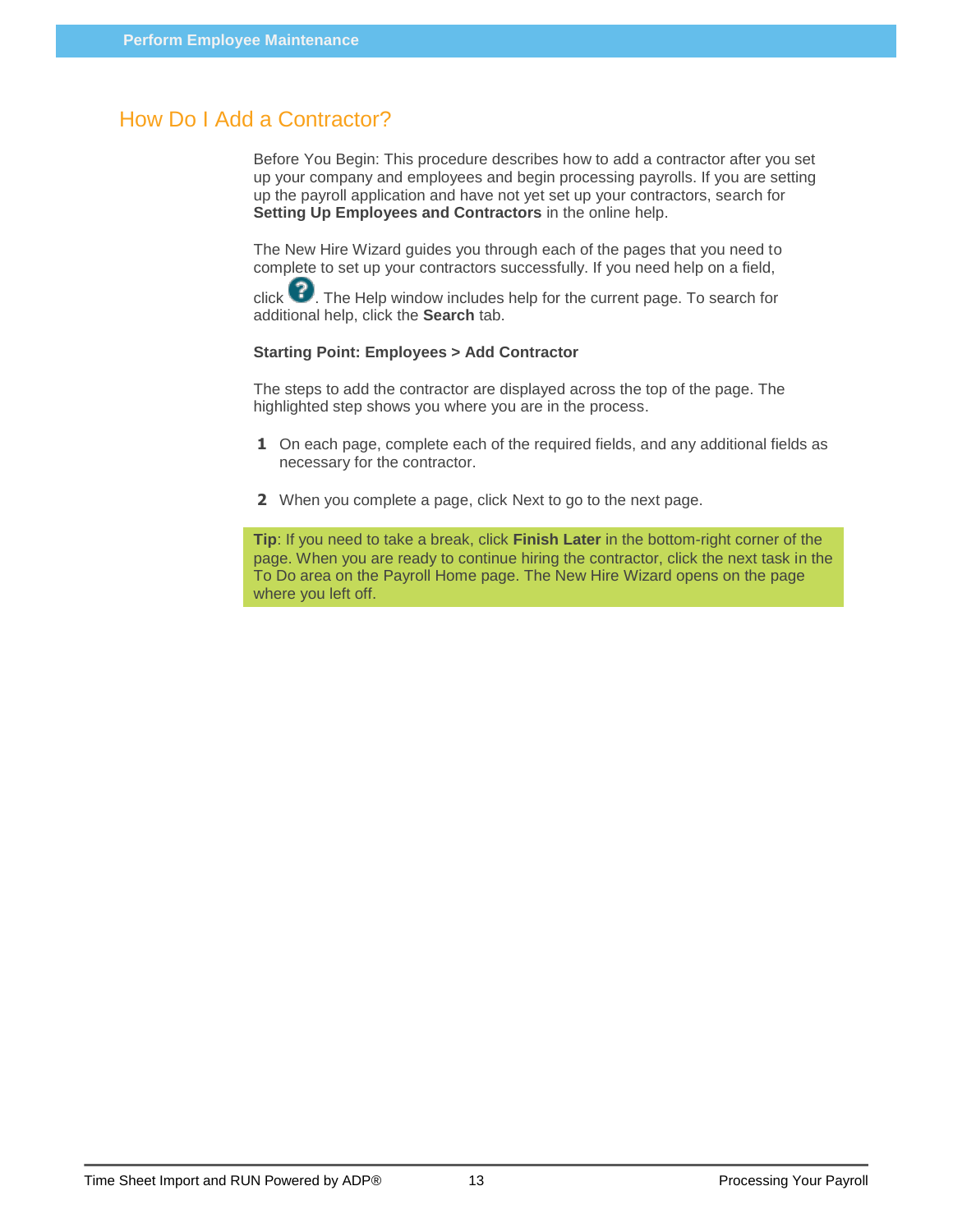### <span id="page-16-0"></span>Rehire Employees

**Important**: To be sure that the employee's former earnings, deductions, and tax information are reactivated, follow these steps rather than using the New Hire Wizard to rehire an employee.

#### **Starting Point: Employees > Directory**

- **1** In the Status field, select **All** to include terminated employees in the list.
- **2** Click the employee you want to rehire.
- **3** In the left menu, click **Personal Information > Employment Info**.
- **4** To the right of the Termination Date field, click **Rehire**.
- **5** Click **OK** to confirm that you want to reactivate the earnings, deductions, and tax information.

The Employee Status is automatically changed from Terminated to Active, and the Termination date is deleted.

- **6** In the **Hire Date** field, enter the date the employee was rehired.
- **7** Review the remaining fields and make any necessary changes.
- **8** Click **Save** to save your changes.
- **9** On each of the Employee pages, verify the employee's information--**especially taxes, deductions, and direct deposit information**--and make any necessary changes.

The employee will be included in the Payroll Worksheet, starting with the pay period that includes the rehire date.

### <span id="page-16-1"></span>Terminate Employees

#### **Starting Point: Employees > Directory**

- **1** Click the employee to open the Employee Info page.
- **2** In the left menu, click **Personal Information > Employment Info**.
- **3** In the **Employee Status** field, select **Terminated** as the employee's new status.
- **4** In the **Termination Date** field, enter the date of the employee's last day of work.
- **5** In the **Termination Reason** field, select the reason that best explains why the employee was terminated.
- **6** Click **Save** to save your changes.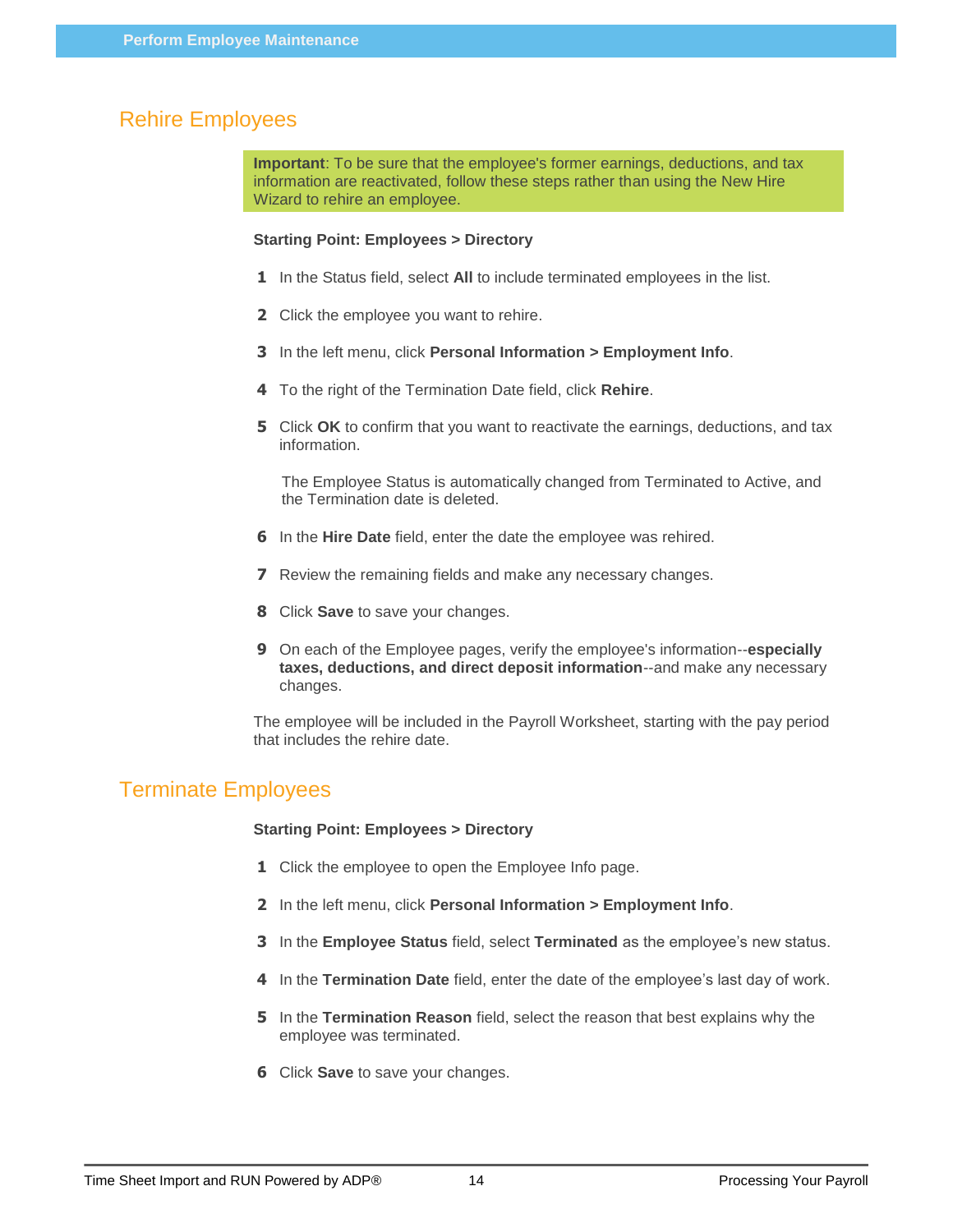# <span id="page-17-0"></span>**Pay Your Employees and Contractors**

The following tasks outline the process of paying your employees using the payroll application. Details are provided for each task.

- [Import Time Sheet Data from My Time and Attendance System](#page-17-1) on page [15.](#page-17-1)
- [Fix Errors in the Time Sheet Import File](#page-18-0) on page [16.](#page-18-0)
- [Enter Payroll Information](#page-19-0) on page [17.](#page-19-0)

## <span id="page-17-1"></span>Import Time Sheet Data from My Time and Attendance System

**Important**: You can only import time sheet data for one pay frequency at a time. If there is already a file for the pay frequency that is Pending or Approved, you must finish importing that file before you can import another one. You can import multiple files only if each one is for a different pay frequency.

#### **Starting Point: Home > Time Sheet Import**

- **1** On the Time Sheet Import page, if your company has only one pay frequency, go to Step 3.
- **2** If your company has more than one pay frequency, select the pay frequency for the time sheet data you want to import from your time and attendance system.
- **3** On the Pay Data Import page, click **Browse**, and then locate the file you want to import**.**

#### **4** Click **Import Pay Data**.

If there are errors, the Pay Data Errors page is displayed. See [Fix Errors in the](#page-18-0)  [Time Sheet Import File](#page-18-0) on page [16.](#page-18-0)

If there are no errors or warnings, the Pay Data Approval page is displayed.

**5** On the Pay Data Approval page, review the time sheet import data and verify that it is correct.

The Regular Hours Payroll column lists any hours that were generated automatically or entered in the Payroll Worksheet.

The Regular Hours Import column lists the hours that were imported from your time and attendance system.

If you imported the wrong time sheet import file, click **Delete this Pay Data File**  to delete the file and go back to the Pay Data Import page.

**6** To combine the Regular Hours Imported and the Regular Hours Payroll for all employees, click **Combine Payroll and Import**.

To use only the Regular Hours Imported and not the Regular Hours Payroll, click **Accept Import Only**.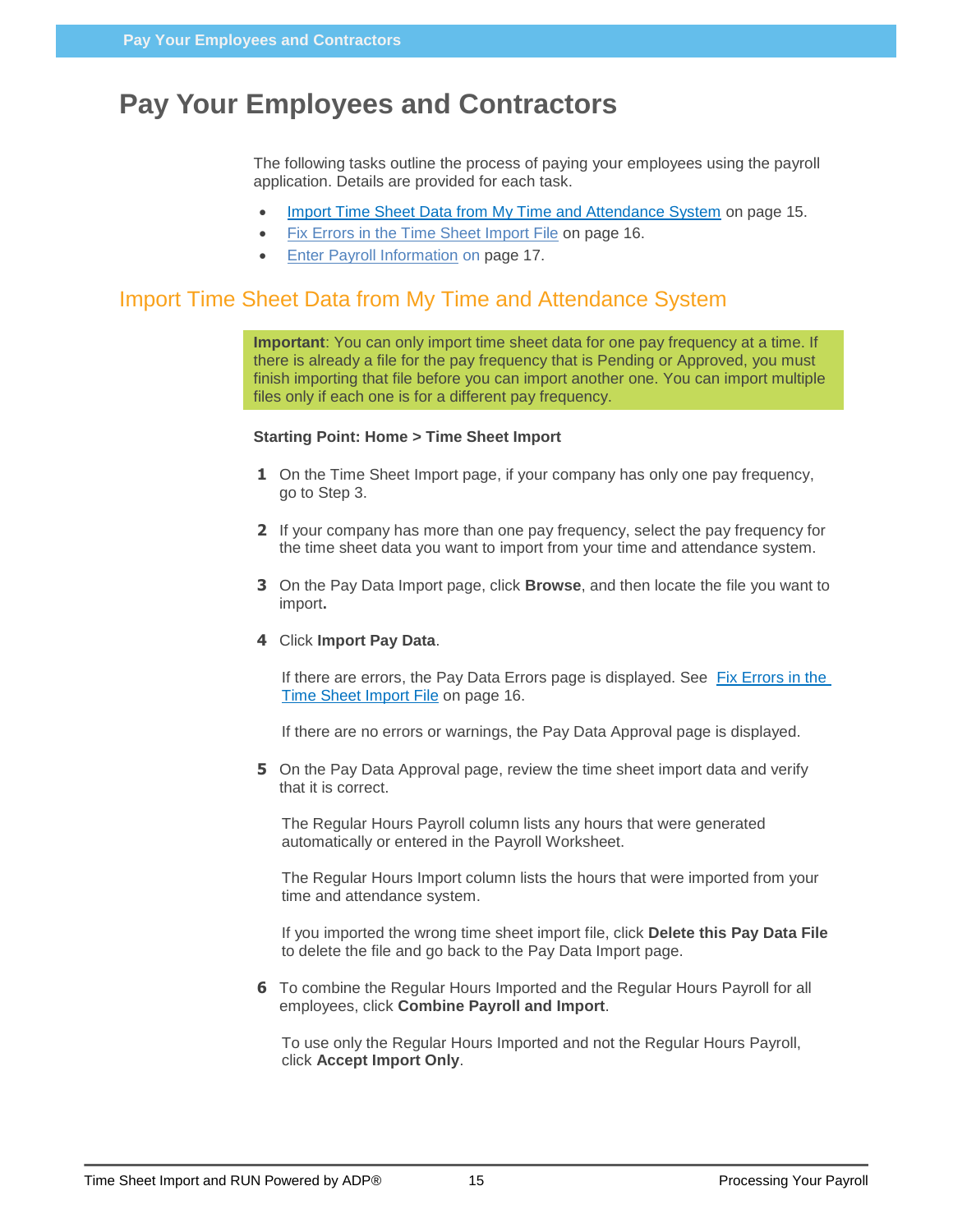**7** Click **Approve** to open the Payroll Worksheet for this payroll.

The data displayed in the grid includes imported data, plus any data that was already entered for this payroll or that was generated automatically. If there are employees who are paid in this pay frequency but are not set up in your time and attendance system, they will be included in the Payroll Worksheet.

**8** Make any necessary changes, and continue processing your payroll.

# <span id="page-18-0"></span>Fix Errors in the Time Sheet Import File

When you import your time sheet import file from your time and attendance system, you may encounter file and data errors on the Pay Data Errors page.

For some errors, you will have to import another time sheet import file or make configuration changes. For other errors, you may want to:

- **Fix the data in your time and attendance system**. If you need fix the error in your time and attendance system, you will need to re-create the file in that system and then import the new time sheet import file into the payroll application.
- **Fix the error in the payroll application**. You can cancel the import and fix the errors in the payroll application. When the errors are fixed, you can continue with the import where you left off.
- **Ignore the error and continue importing the time sheet import file**. If the error is for a specific employee, earning, or rate, you can ignore the error and continue. Depending on the error, you may be able to fix it for the payroll by entering or changing data in the Payroll Worksheet.

**Important**: If you make a change in the payroll application, make sure you make the same change in your time and attendance system.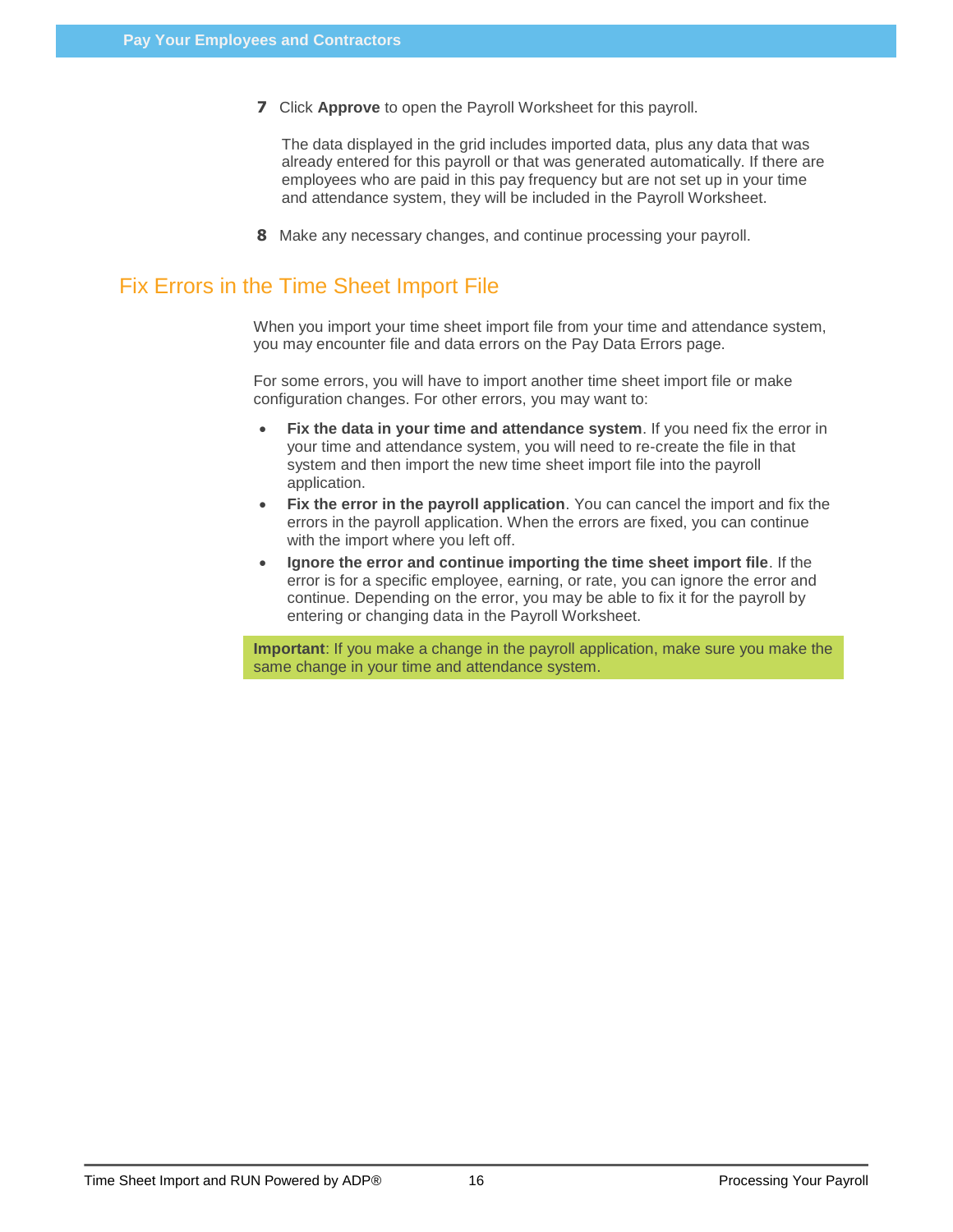# <span id="page-19-0"></span>Enter Payroll Information

After you import the time sheet import file from your time and attendance system and correct any import error, the Payroll Worksheet is displayed.

Active employees and contractors are listed in rows down the left side of their respective pages in the Worksheet. If you are entering payroll information for both employees and contractors, you must enter the employee information first. When you have completed all employee payroll entries, click **Next** to go to the contractor page of the Payroll Worksheet.

Earnings are listed in columns across the top of the Worksheet. There is a column representing each earning that is set up for the company on the Earnings and Deductions Info page. For contractors, there is a column representing each type of 1099 earning. The Payroll Worksheet is already filled in with the standard hours set up for employees on the Payroll Info page, and any data that you imported from your time and attendance system.

For each employee and contractor, review the amount or number of hours for each applicable earning and make changes as necessary.

For details on how to change an employee's taxes or deductions for this pay period only, set up a second check for an employee, or pay an employee who works in

more than one department or who has more than one pay rate, click  $\bullet$  in the upper-right corner of the page.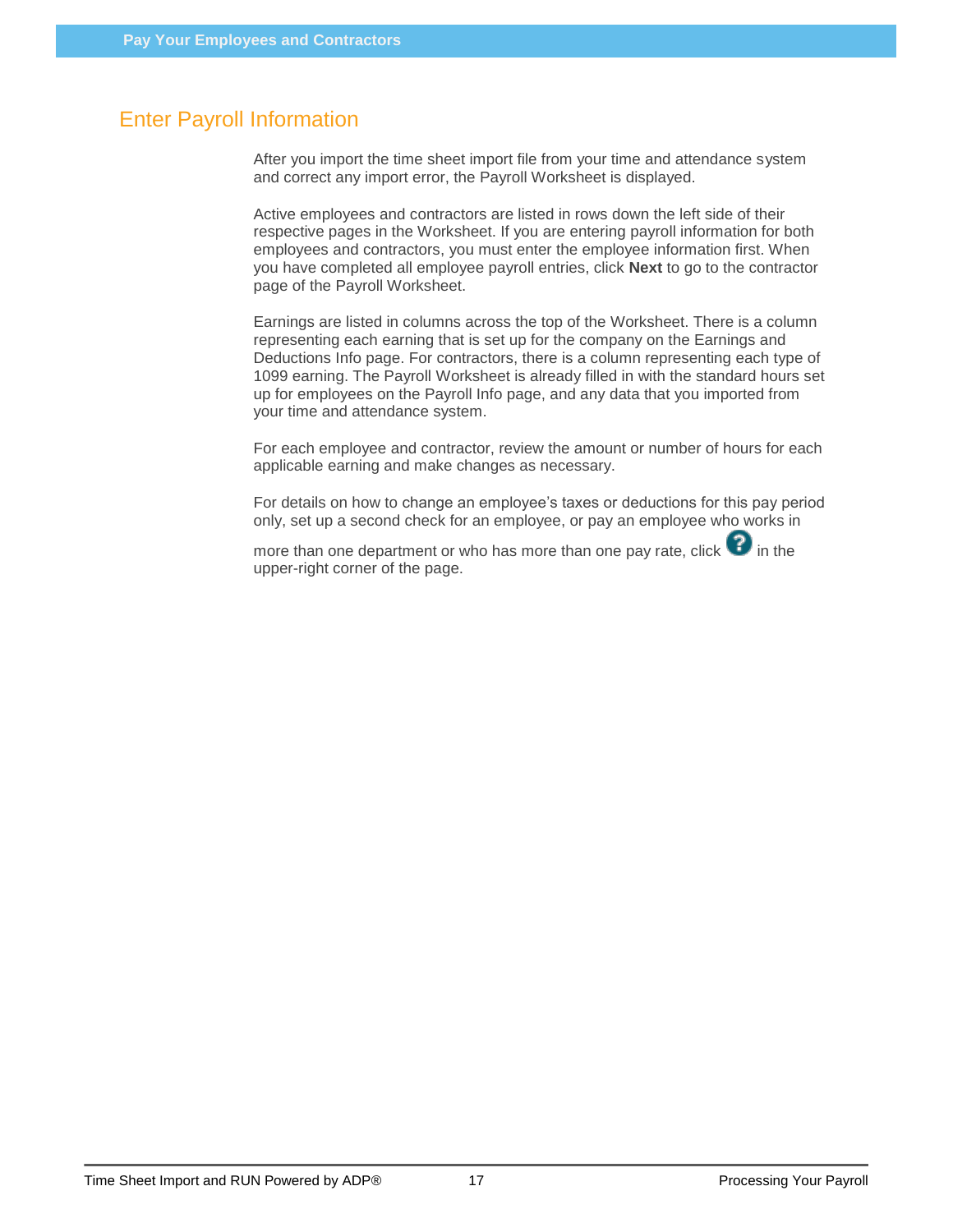# <span id="page-20-0"></span>**Run Reports**

**Before You Begin**: You must process at least one payroll before you can run most reports.

#### **Starting Point: Reports**

- **1** Click the name of the report you want to run.
- **2** The report is displayed using the default report parameters.
- **3** In the Report Parameters area, select the parameters you want to use to run the report, and then click **Refresh**.
- **4** Some reports include blue links that you can click to display additional report information. For example, the Payroll Summary report lists a summary of the employer tax and deductions totals, which are listed by check date. To see detail amounts for a specific employee, click **Check Date** in the Summary report to open the detailed report for that employee.
- **5** To print the report, click **Print Report** in the bottom-left corner of the report page. To export the report, click **Export to Excel** in the bottom-left corner of the report page.
- **6** When you're done, click **Close** to close the report and go back to the Reports Home page.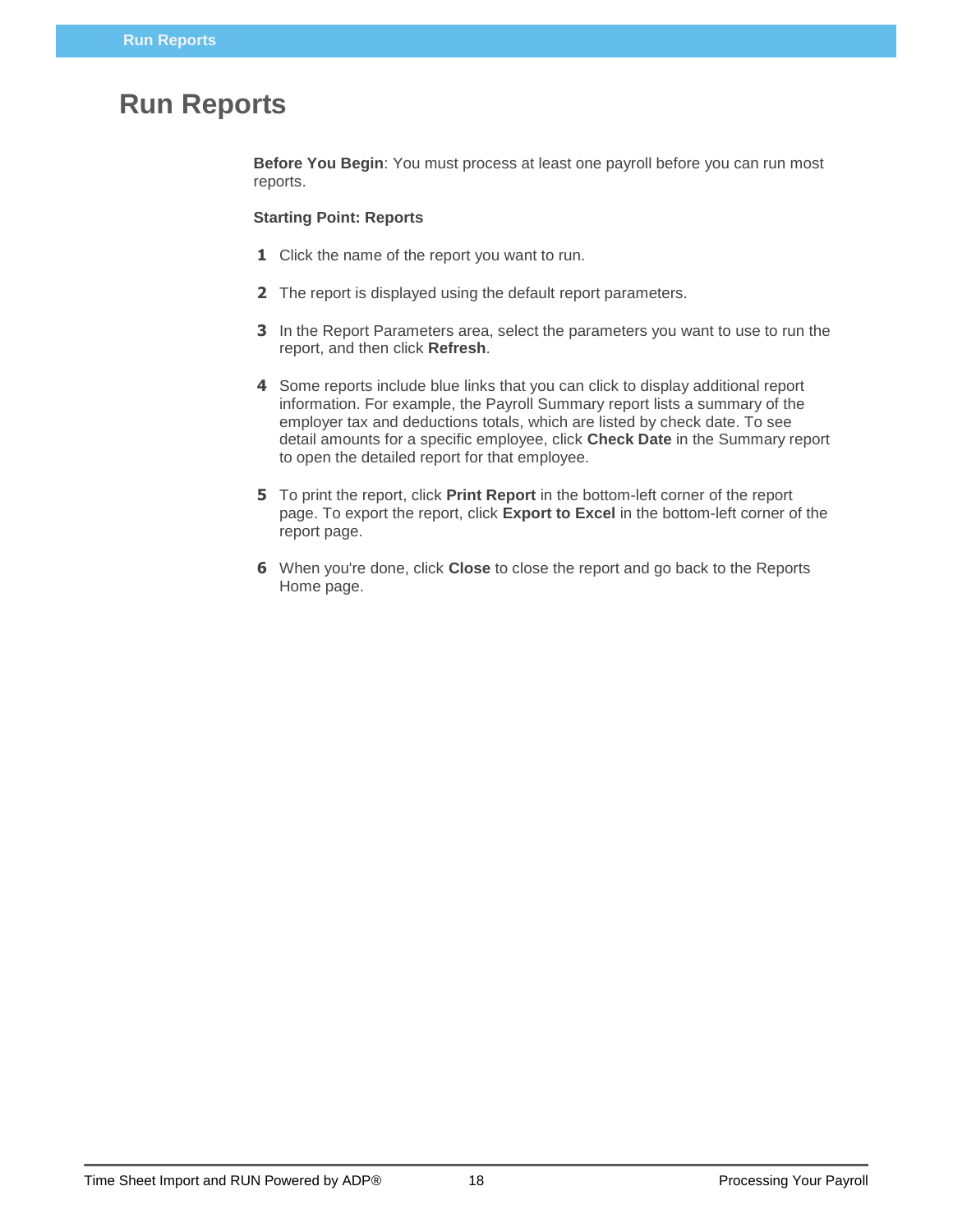# <span id="page-21-0"></span>**Printing Paychecks**

After you process your payroll, you can print the paychecks. You can also print vouchers for any employees or contractors who have some or all of their net pay deposited directly to a bank or a financial institution such as a credit union.

For more information on printing paychecks, pay stubs, or pay vouchers, search for **How Do I Print Paychecks?**, **How Do I Print Pay Stubs?**, or **How Do I Print Direct Deposit Vouchers?** in the online help.

### <span id="page-21-1"></span>Print Paychecks

This topic applies only if you print your own paychecks.

**Before You Begin**: Load your check stock and, if necessary, print a test check. For more information, search for **How Do I Print a Test Check***?* In the online help.

The process for printing checks and vouchers varies a bit depending on the browser you are using. For details, search for **Requirements for Printing Checks and Vouchers** in the online help.

#### **Starting Point: Home > Checks**

- **1** At the top of the page, verify the Date and the Pay Frequency of the payroll.
- **2** In the **Check Stock Type** field, select the check stock type you use for checks.
- **3** To see a sample of the options available, click **View Types**.
- **4** In the **Next Check Number** field, enter the number of the first check you are printing for this pay period. If you are using pre-printed check stock, enter the number of the first check.
- **5** Depending on your browser, verify that the option selected in the **Printer or Check Alignment** field is correct.
- **6** Select the check box for each of the checks you want to print. Checks are listed alphabetically by the employee's or contractor's name. You can only select checks with a status of Ready in the Status column on the grid.
- **7** To print all the paychecks in your payroll that are ready for printing, select the check box at the top of the check box column in the grid.
- **8** At the bottom of the page, click **Create PDF to Print**. In the Print window, click **Print** to print your checks and then close the window.
- **9** If you have checks to print for another payroll, click **Next** to go to the Print Checks page.
- **10** If you don't want to print any more checks, click **Cancel** to go back to the Payroll Home page.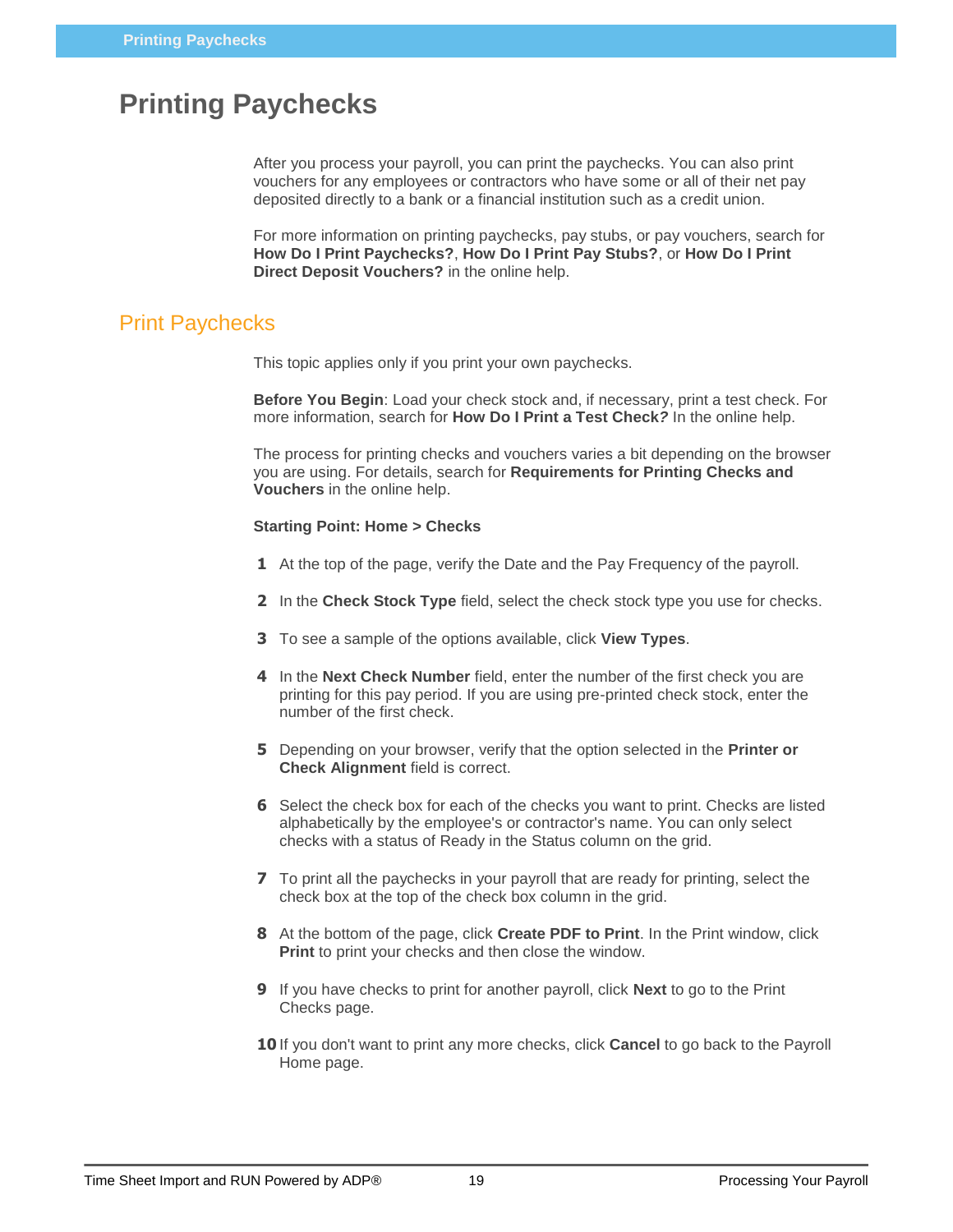## <span id="page-22-0"></span>Print Direct Deposit Vouchers

This topic applies only if you print your own paychecks.

The process for printing checks and vouchers varies a bit depending on the browser you are using. For details, search for **Browser Requirements for Printing Checks and Vouchers** in the online help.

#### **Starting Point: Home > Direct Deposit Vouchers**

- **1** Select the Check Stock Type you are using.
- **2** Verify that the option selected in the Voucher Alignment field is correct.
- **3** Verify the date and the pay frequency of the payroll at the top of the page.
- **4** Select the check box for each of the direct deposit vouchers you want to print.

**Note**: Vouchers are listed alphabetically by employee last name. To print all the vouchers that are ready for printing, select the check box at the top of the column in the grid. The check box is not available for any voucher that has already been printed.

- **5** At the bottom of the page, click **Create PDF to Print**. In the Print window, click **Print** to print your checks and then close the window.
- **6** A single direct deposit voucher is printed for employees and contractors who deposit all of their pay into a single account in a bank or other financial institution. A single direct deposit voucher is also printed for employees and contractors whose pay is distributed among multiple direct deposit accounts. All direct deposit distributions for the employee or contractor are shown on the single voucher.

**Important**: A direct deposit voucher is not available for employees and contractors who deposit some of their pay and who receive the remainder as a check. When you print the check for these employees and contractors, the direct deposit information is listed on the pay stub for the check.

**7** When all the direct deposit vouchers you selected have printed, click **Next** to display another pay frequency with the same check date. If your payroll does not include another pay frequency, direct deposit voucher information for your next payroll is displayed and vouchers are available for printing. When all direct deposit vouchers have been printed, click **Cancel** to go back to the Payroll Home page.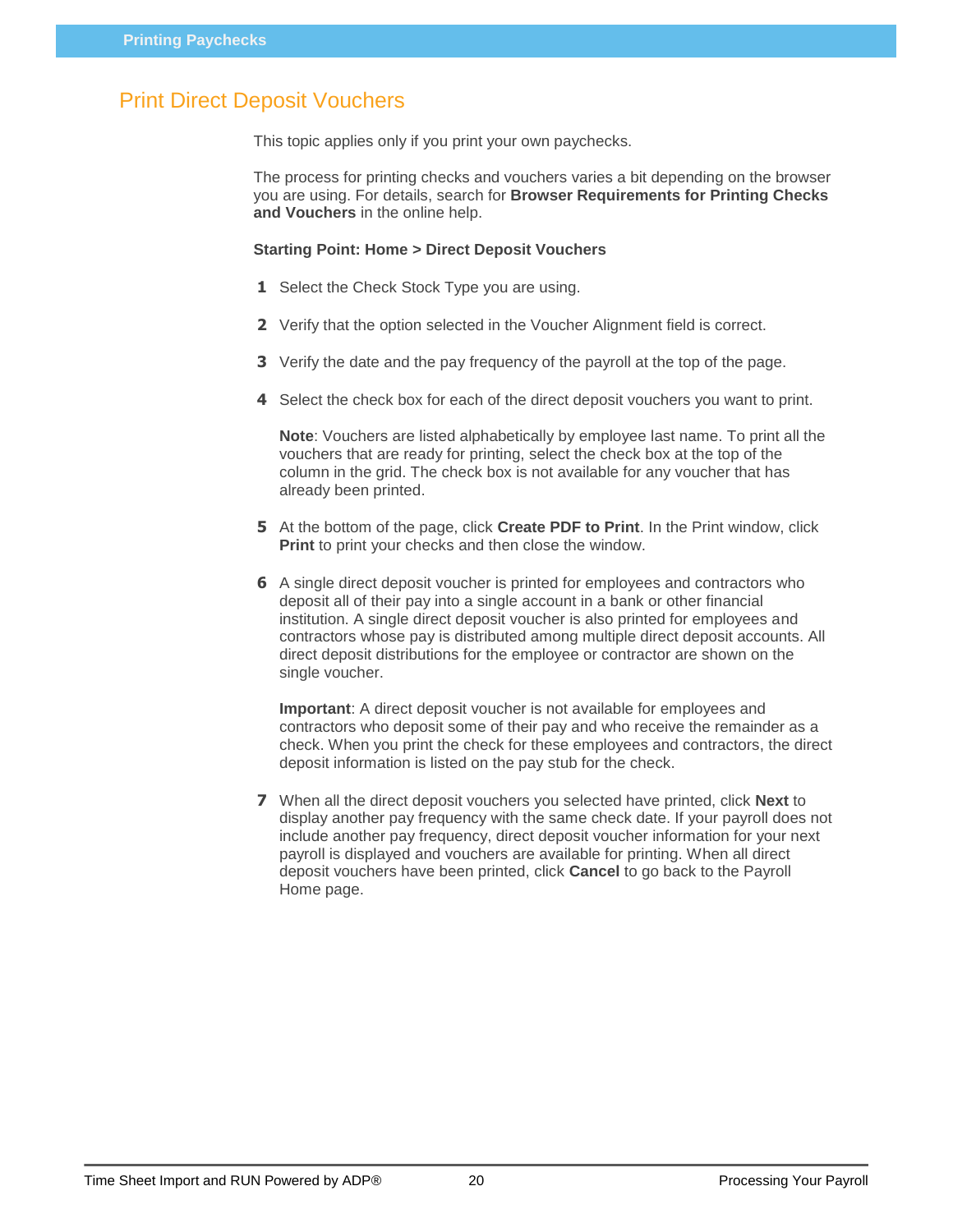# <span id="page-23-0"></span>**Move the Pay Cycle to the Next Pay Period**

After you verify that your paychecks are accurate, move the pay cycle to the next pay period in your time and attendance system.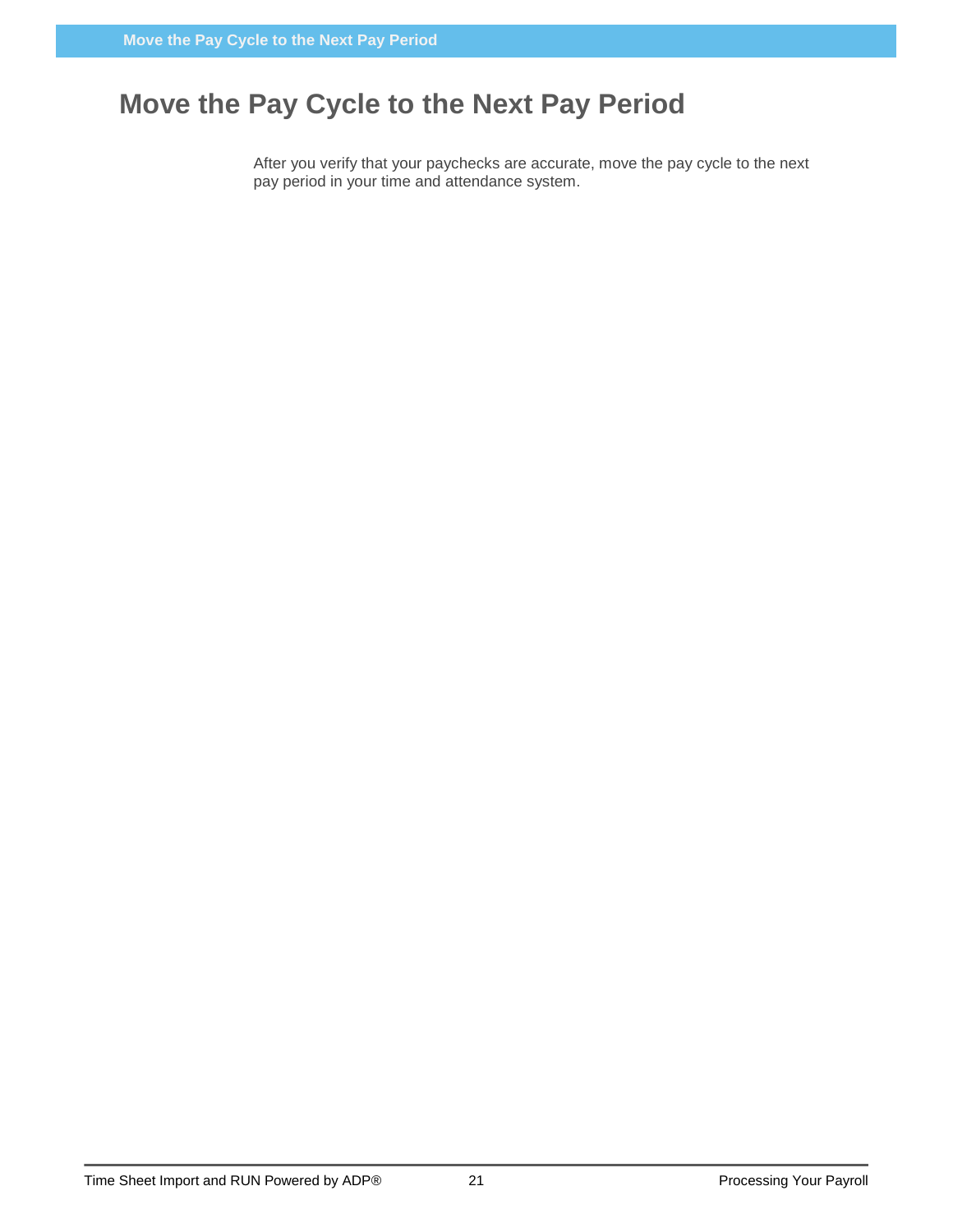# <span id="page-24-0"></span>**Appendix: Understanding Time Sheet Import Errors**

The following chart provides information on how to fix the errors you might encounter when you import time sheet import files. Errors are listed in the order of the error number, for example 34612.

Information that changes depending on the message, such as a company code, pay frequency, or employee identifier is represented using the %% symbol.

| <b>Message</b>                                                                                                                                                                                                                                                                                                                                                    | <b>What to Do Next</b>                                                                                                                                                                                           |
|-------------------------------------------------------------------------------------------------------------------------------------------------------------------------------------------------------------------------------------------------------------------------------------------------------------------------------------------------------------------|------------------------------------------------------------------------------------------------------------------------------------------------------------------------------------------------------------------|
| 35015: We noticed that your pay data<br>import file doesn't include a company<br>code. Please select a different file.                                                                                                                                                                                                                                            | Make sure you selected the correct file or update the<br>company code in your time and attendance system, and<br>then import the file again.                                                                     |
| 35096: We noticed the pay data import<br>file you selected includes more than one<br>company code. Only one company code<br>can be imported at a time.                                                                                                                                                                                                            | Update your time and attendance system to include only<br>one company code, and then import the file again.                                                                                                      |
| 34608: This file type isn't valid. Make<br>sure you select the file type that you<br>exported from your time and attendance<br>system                                                                                                                                                                                                                             | If you continue to get this error, contact your Payroll<br>Service team.                                                                                                                                         |
| 34609: It looks like the company code,<br>%%1, in your pay data import file isn't<br>correct. Try selecting a different file, or if<br>you selected the correct file, try updating<br>the data in your time and attendance<br>system with the correct company code.<br>Then, import the file again.                                                               | If you continue to get this error, contact your Payroll<br>Service team.                                                                                                                                         |
| 34610: Your pay data import file includes<br>data for more than one company code.<br>We didn't import data for company code<br>$(% ^{0}(3,2)\frac{1}{2},$ $(%)^{0}(1)$ .                                                                                                                                                                                          | We imported data only for the company code that matches<br>the current company in your payroll application. We didn't<br>import data for company code (%%1).                                                     |
| 34611: It looks like the pay frequency<br>(%%1) in your pay data import file<br>doesn't match the pay frequency of this<br>payroll. Make sure you selected the<br>correct time sheet file for this pay<br>frequency.                                                                                                                                              | If this is the correct file, then check the Pay Frequency<br>page from the Company tab and add the correct pay<br>frequency, if needed. If you continue to get this error,<br>contact your Payroll Service team. |
| 34612: The pay period start and end<br>dates (%%1 - %%2) in payroll don't<br>match the pay period start and end dates<br>(%%3 - %%4) in your time and<br>attendance system for this payroll. Make<br>sure you imported the current pay data<br>import file or correct the pay periods<br>dates in time and attendance. We will<br>use (%%3-%%4) for this payroll. | Make sure you imported the current pay data import file or<br>correct the pay periods dates in time and attendance. We<br>will use (%%3-%%4) for this payroll.                                                   |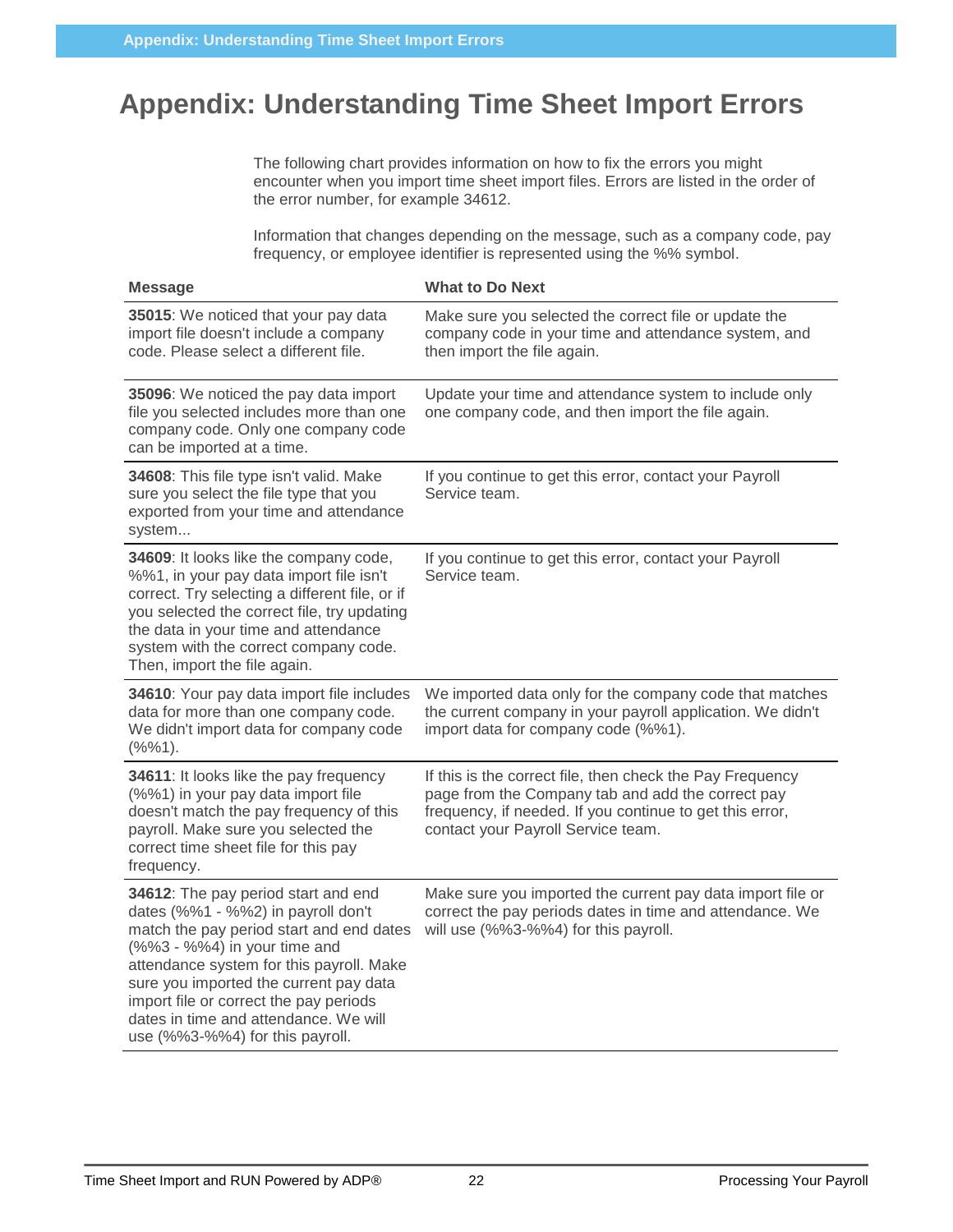| <b>Message</b>                                                                                                                                                                                                                                                                                                                 | <b>What to Do Next</b>                                                                                                                                                                                                                                                                                                                        |
|--------------------------------------------------------------------------------------------------------------------------------------------------------------------------------------------------------------------------------------------------------------------------------------------------------------------------------|-----------------------------------------------------------------------------------------------------------------------------------------------------------------------------------------------------------------------------------------------------------------------------------------------------------------------------------------------|
| 34613: It looks like your pay data import<br>file contains an employee (%%1) that<br>does not exist in your payroll. Pay data<br>was not imported for this employee.                                                                                                                                                           | To pay this employee, verify you have the correct<br>employee number or try hiring the employee in the payroll<br>application and entering the hours in the Payroll Worksheet                                                                                                                                                                 |
| 34614: We noticed that the employee's<br>hire date (%%1) is after the period end<br>date (%%2) for the current payroll. Pay<br>data was not imported for this employee.<br>To include this employee's pay data,<br>change the hire date in payroll and<br>reimport the pay data                                                | To pay this employee, change the hire date on the Payroll<br>Info page.                                                                                                                                                                                                                                                                       |
| 34616: There aren't any employees that<br>match the pay frequency (%%1) in this<br>pay data file. Make sure you have the<br>correct file or make any needed changes<br>to your employees' pay frequency on the<br>Payroll Info page and import the pay data<br>file again.                                                     | If you still get this error, contact your Payroll Service team.                                                                                                                                                                                                                                                                               |
| 34617: This employee's pay frequency<br>%%1 doesn't match the pay frequency<br>%%2 in the time sheet file, and we<br>couldn't import this employee's time. Try<br>changing the employee's pay frequency<br>in payroll and, if necessary, adjust the<br>pay rate. Then, enter the employee's<br>hours in the Payroll Worksheet. | For the next payroll, make sure the pay frequency on the<br>Payroll Info page matches the pay group in your time and<br>attendance system.                                                                                                                                                                                                    |
| 35102: We couldn't import this<br>employee's time because the employee's<br>status is Leave of Absence in payroll.                                                                                                                                                                                                             | Try changing the status to Active in the payroll application<br>on the Employment Info page. Then, enter the employee's<br>hours in the Payroll Worksheet.                                                                                                                                                                                    |
| 35105: It looks like this employee has<br>time included in the pay data file, but has<br>a Terminated status in payroll. If the<br>employee's termination date is after the<br>start date of the next payroll, then time<br>will be imported for this employee                                                                 | If pay data wasn't imported and you want to pay the<br>employee, try changing the termination date on the<br>Employment Info page so it is during or after the pay period<br>dates, and update the employee's hours in the Payroll<br>Worksheet. If you don't want to pay the employee, then<br>delete the pay data in the Payroll Worksheet. |
| 34622: It looks like the earnings code<br>%%1 isn't correct and we couldn't import<br>pay data for this earning.                                                                                                                                                                                                               | Contact your Payroll Service team for assistance with this<br>earning.                                                                                                                                                                                                                                                                        |
| 34623: It looks like the earnings code<br>%%1 isn't active in the payroll<br>application, and the pay data can't be<br>imported. Can you change %%1 to an<br>active earning code?                                                                                                                                              | Make sure the earning is set up and active for the company<br>on the Company Earnings and Deductions page, and enter<br>pay data for the employee in the Payroll Worksheet.                                                                                                                                                                   |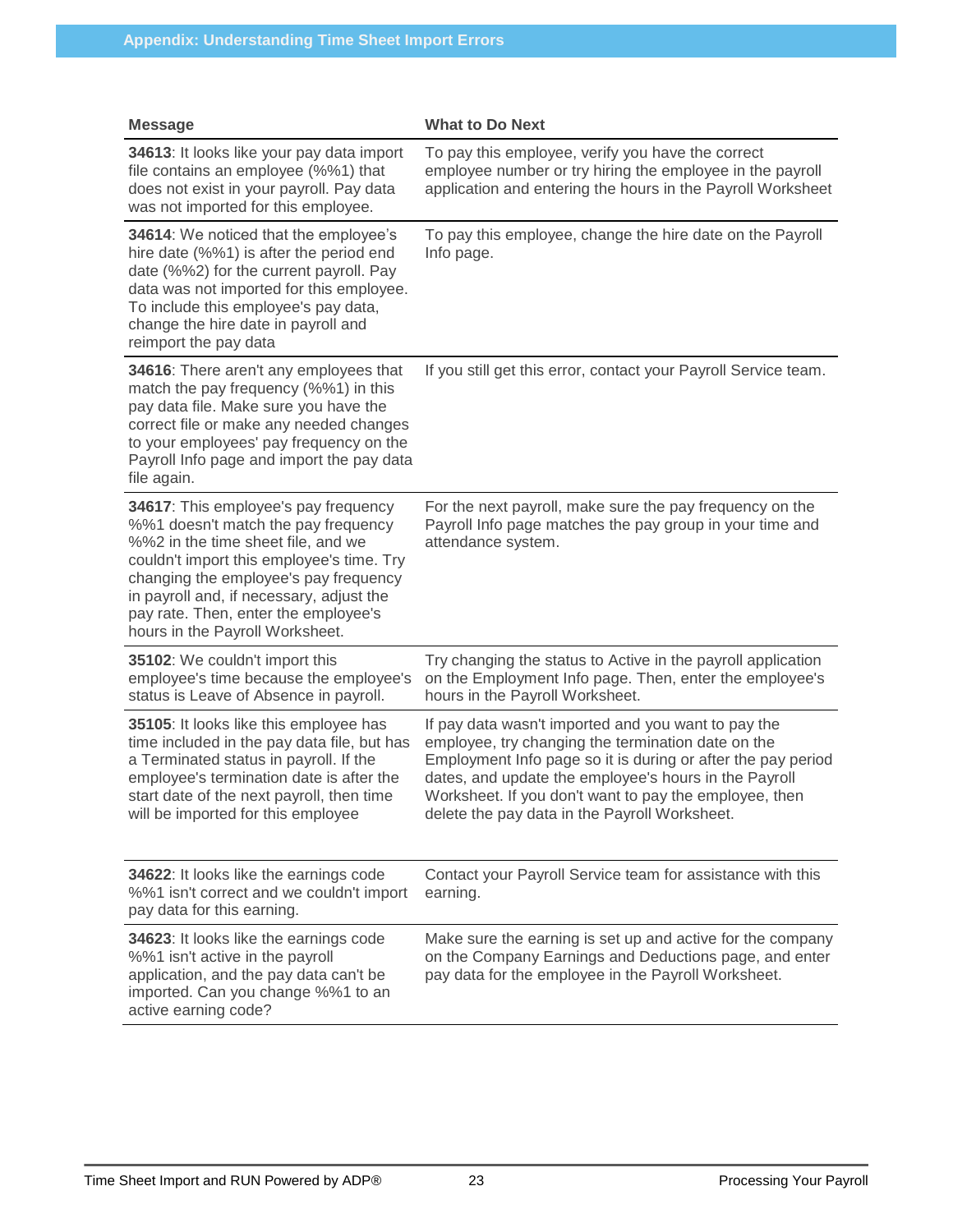| <b>Message</b>                                                                                                                                                                                                  | <b>What to Do Next</b>                                                                                                                                                                                                                                     |
|-----------------------------------------------------------------------------------------------------------------------------------------------------------------------------------------------------------------|------------------------------------------------------------------------------------------------------------------------------------------------------------------------------------------------------------------------------------------------------------|
| 34624: We couldn't import hours for this<br>earning. It looks like the %%1 earning<br>isn't valid for this employee, because the<br>payroll application supports an amount,<br>not hours, for this earning      | Try updating the earning on the Company Earnings and<br>Deductions page in the payroll application, or contact your<br>Payroll Service team.                                                                                                               |
| 34625: We couldn't import the amount for<br>this earning. It looks like the %%1<br>earning isn't valid for this employee<br>because the payroll application supports<br>hours, not an amount, for this earning. | Try updating the earning on the Company Earnings and<br>Deductions page in the payroll application, or contact your<br>Payroll Service team.                                                                                                               |
| 34626: It looks like department %%1 isn't<br>valid and we couldn't import pay data for<br>this department.                                                                                                      | Try setting up the department in RUN and assigning it to<br>the employee. Then, manually add the department to your<br>time and attendance system.                                                                                                         |
| 34631: This file type is not valid. Try<br>saving it as a valid file type or try<br>selecting a different file.                                                                                                 | If you continue to get this error, contact your Payroll<br>Service team.                                                                                                                                                                                   |
| 34636: We couldn't import pay data for<br>this earning because the %%1 earning is<br>used for employees and not for<br>contractors.                                                                             | To pay the contractor in the current payroll, enter pay data<br>in the Payroll Worksheet. For the next payroll, assign a<br>different earnings code in the time card, or contact your<br>Payroll Service team to set up a new earnings code.               |
| 34637: We couldn't import pay data for<br>this earning because the %%1 earning is<br>used for contractors and not for<br>employees.                                                                             | To pay the employee in the current payroll, enter pay data<br>in the Payroll Worksheet. For the next payroll, assign a<br>different earnings code in the time card, or contact your<br>Payroll Service team to set up a new earnings code.                 |
| 34638: It looks like you don't have the<br>correct number of hours for this earning<br>and the hours weren't imported. The<br>%%1 hours earning must be from %%2<br>to $\frac{9}{3}$ .                          | Try entering the correct number of hours in the Payroll<br>Worksheet. You can also correct the earnings hours in<br>your time and attendance system, regenerate the time<br>sheet import file, and import it into the payroll application<br>again.        |
| 34639: It looks like the %%1 earnings<br>amount isn't correct and it wasn't<br>imported. The %%1 earnings amount<br>must be from %%2 to %%3.                                                                    | Try entering the correct amount for the earning in the<br>Payroll Worksheet. You can also correct the earnings<br>hours in your time and attendance system, regenerate the<br>time sheet import file, and import it into the payroll<br>application again. |
| 34640: We couldn't import pay data for<br>the separate check %%1.                                                                                                                                               | Try creating an additional check for the employee in the<br>Payroll Worksheet. You can enter up to nine additional<br>checks for an employee in the payroll application.                                                                                   |
| 34656: We couldn't import pay data for<br>the rate code %%1.                                                                                                                                                    | Contact your Payroll Service team for assistance with this<br>error.                                                                                                                                                                                       |